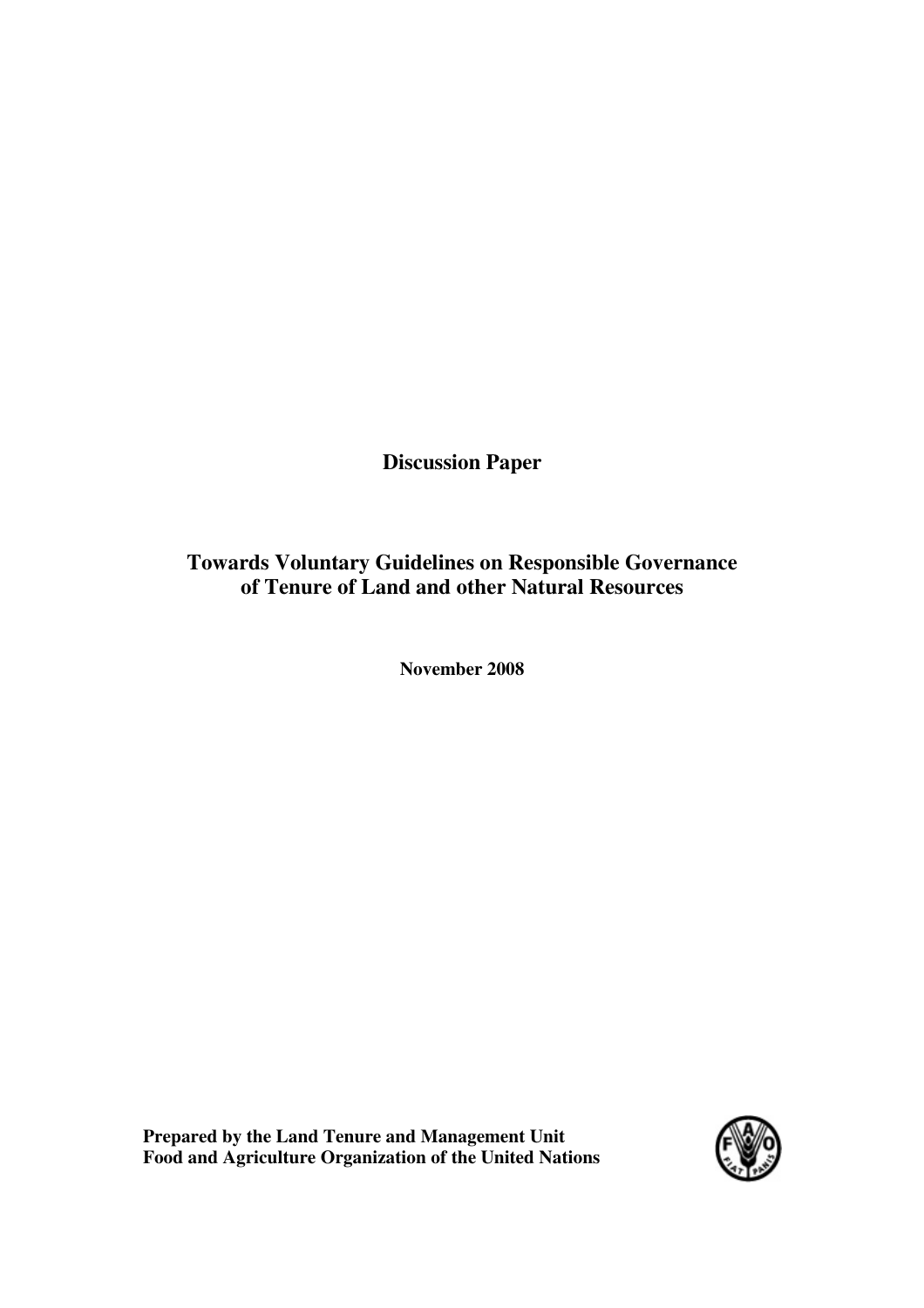## **Contents**

| 1. |  |
|----|--|
|    |  |
| 2. |  |
| 3. |  |
| 4. |  |
|    |  |
| 5. |  |
|    |  |
| 6. |  |
| 7. |  |
| 8. |  |
| 9. |  |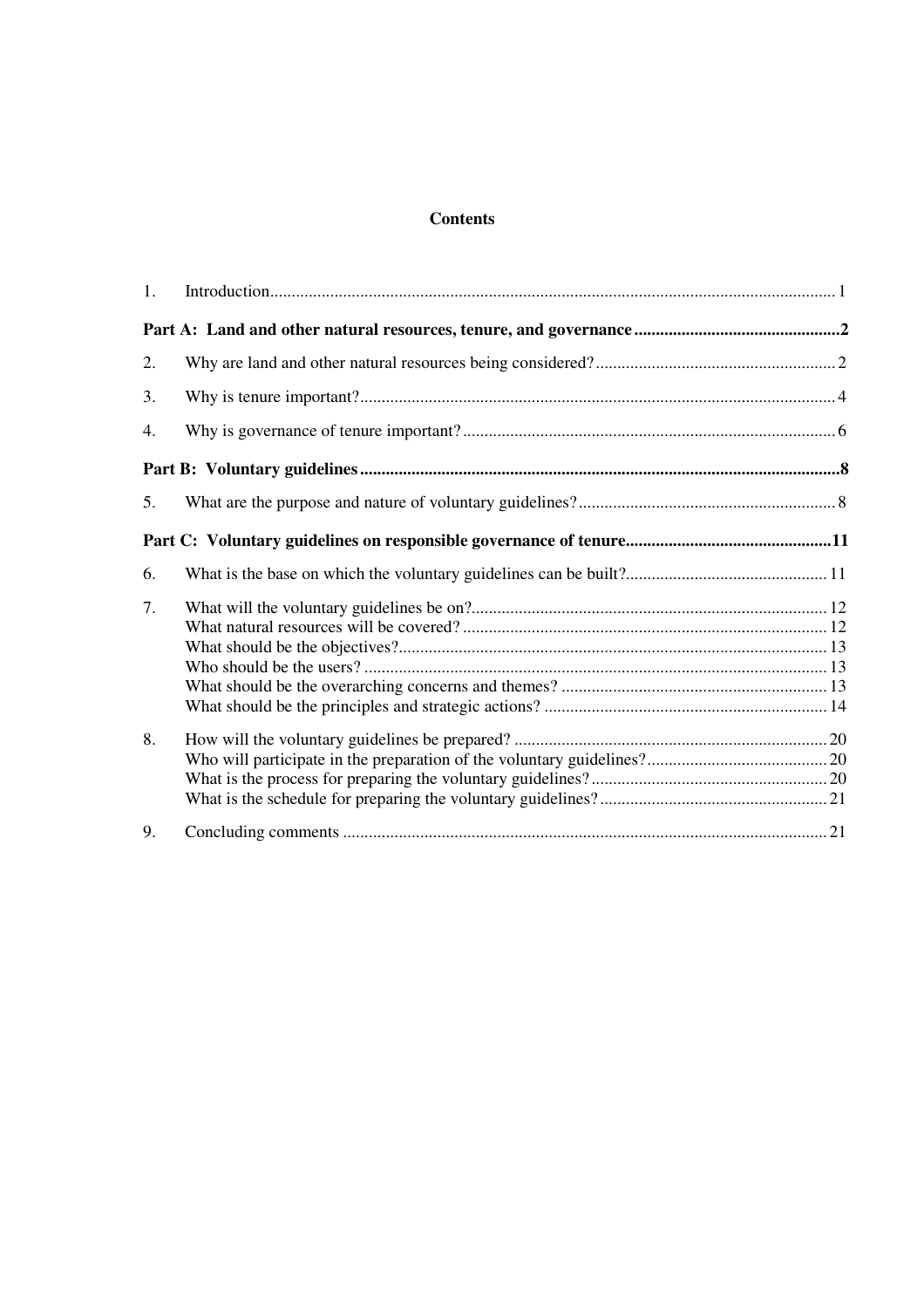## **1. Introduction**

- 1. This discussion paper has been prepared by FAO's Land Tenure and Management Unit to seek views and comments on voluntary guidelines on responsible governance of tenure of land and other natural resources. Weak governance of tenure results in the loss of life and livelihoods; it deters investment and widespread economic growth and discourages the sustainable use of natural resources. It is anticipated that voluntary guidelines will help countries to improve the governance of tenure, i.e. by ensuring that relevant policies and rules lead to sustainable, beneficial results, and that related services are delivered efficiently, effectively and equitably. FAO has been working on governance of tenure since 2005 with generous support from the Government of Finland (see for example FAO Land Tenure Studies 9: "Good governance in land tenure and administration"<sup>1</sup> .) The work of FAO and its partners, including UN-Habitat, the World Bank, IFAD, individual countries, and civil society, has shown that there is a growing and widespread interest in voluntary guidelines that can be adopted at the international level and implemented by countries
- 2. This discussion paper is intended to assist in the development of a shared vision of such voluntary guidelines, including a consensus on the framework for its guiding principles and strategic actions. It is intended that the voluntary guidelines will be prepared through a participatory process involving international organizations, governments and civil society. The discussion paper is thus being disseminated to a broad audience at the start of the process. Its aim is to encourage discussion at workshops and other meetings. The views and comments received will guide the development of the voluntary guidelines.
- 3. The discussion paper has three parts. Part A describes:
	- Why land (including improvements such as housing) and other natural resources are an important factor in the eradication of hunger and poverty, in social and economic development, and in the protection of the environment;
	- How tenure determines whether land and other natural resources play a positive or negative role in development;
	- How governance determines whether tenure makes a positive or negative difference.
- 4. Part B provides a brief description of the nature of voluntary guidelines in general, and how FAO has used them for specific purposes.
- 5. Part C deals with the core of the matter, i.e. the development of voluntary guidelines on the governance of tenure. It describes:
	- The base on which such voluntary guidelines can be built.
	- Examples of what might be covered in the voluntary guidelines, including the objectives and users, and the nature of the content.
	- The approach for preparing the voluntary guidelines.
- 6. Terminology is problematic in any material of this nature. In order to simplify the text, the term "land" is used to include any human-made improvements to the land, including housing and other buildings, and infrastructure such as irrigation systems. In addition to land, the discussion paper addresses other natural resources (such as

 $\overline{a}$ 1 http://www.fao.org/NR/lten/abst/lten\_071101\_en.htm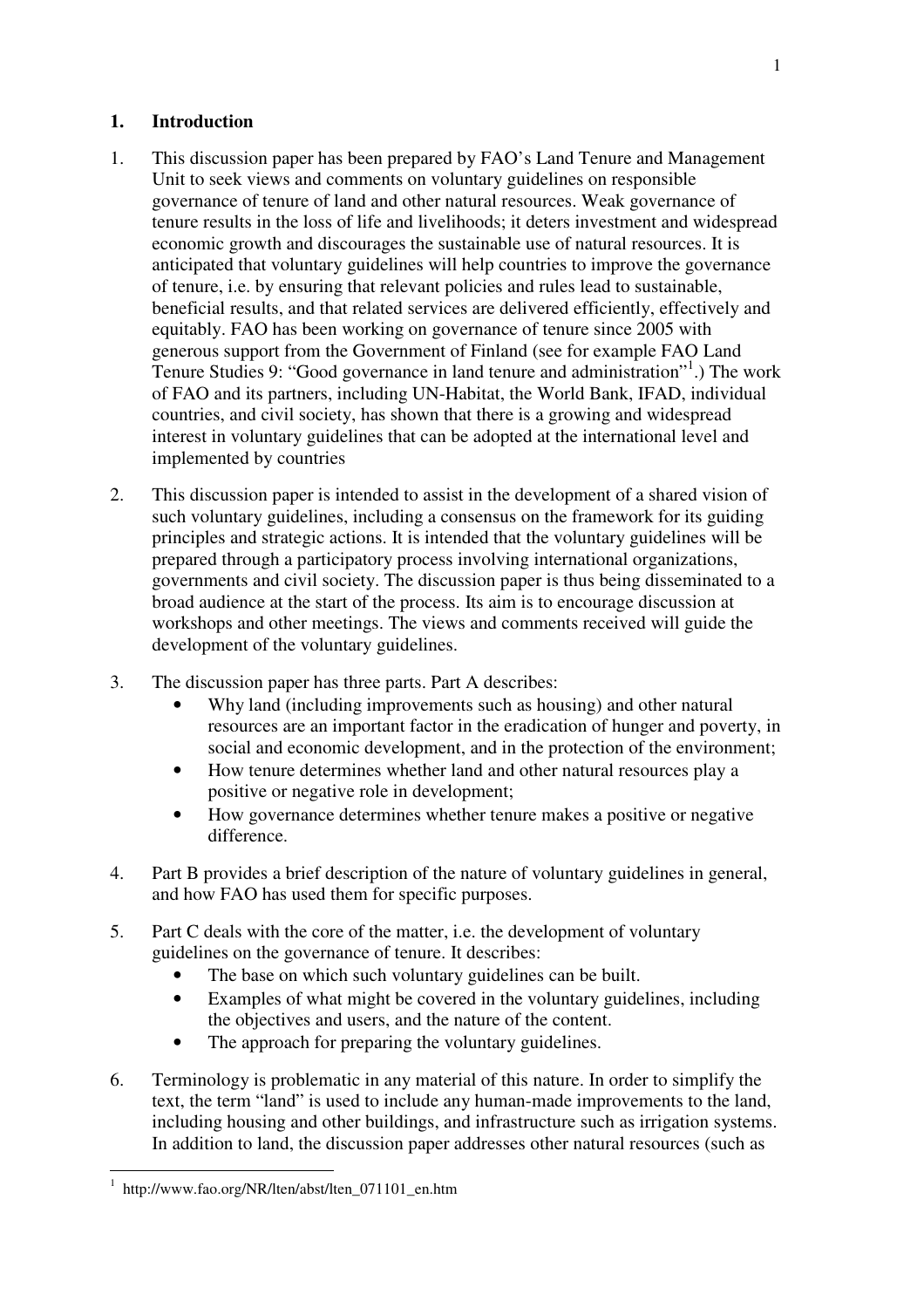trees and forests, pastures and other vegetation, water and fisheries) that cover the land or are otherwise related to it.

## **Part A: Land and other natural resources, tenure, and governance**

## **2. Why are land and other natural resources being considered?**

- 7. *"The land is our most valuable resource. It is indeed much more than this: it is the means of life without which we could never have existed and on which our continued existence and progress depend."* This statement originated in a 1953 FAO publication which was revised and published as the FAO Land Tenure Studies 1 ("Cadastral surveys and records of rights in land").<sup>2</sup> Land, here, is taken to include the earth's surface as well as its various resources. Land provides the source of food and shelter. Basic survival and the enjoyment of a sustainable livelihood are dependent on access to land and related resources such as water, forests and fisheries. Access to rural lands and associated natural resources provides a safety net to people who have migrated to urban areas, as well as to their rural relatives.
- 8. **The right to an adequate standard of living, including food and housing,** was affirmed in the Universal Declaration of Human Rights (UDHR), Article 25, adopted in 1948. Although the UDHR does not specifically mention "land" or "natural resources", the realization of a number of its various rights is dependent on secure access to land and other natural resources, as indeed is the realization of rights in international conventions and other instruments that followed.
- 9. Even before the UDHR, the preamble to the FAO constitution, adopted in 1945, affirmed the determination of FAO's members to raise the level of nutrition, secure improvements in the efficiency of the production and distribution of food and agricultural products, and better the conditions of rural populations. Twenty years later, FAO's members amended this preamble to include actions to ensure humanity's freedom from hunger. FAO's members have continuously reaffirmed the right of everyone to have access to safe and nutritious food, consistent with the right to adequate food, and the fundamental freedom from hunger. Recent commitments were made in the World Food Summit (WFS) Plan of Action (1996) and the Declaration of the World Food Summit: five years later (2002); and in the *Voluntary Guidelines to support the progressive right to adequate food in the context of national food security* (2004).
- 10. Secure access to land and other natural resources is one of the fundamental factors for the realization of the right to food. The right to food does not automatically translate into a right to land and other natural resources as the aim of access to food for all may be achieved through other means such as formal employment or offfarm income. However, where such other means are limited or insufficient, rights to land and other natural resources are crucial in order to realize the right to food. And in all circumstances, the production of food for sale in the market requires secure access to land. The WFS Plan of Action called for the establishment of legal mechanisms, as appropriate, that advance land reform; recognise and protect

 2 http://www.fao.org/sd/2003/IN11013\_en.htm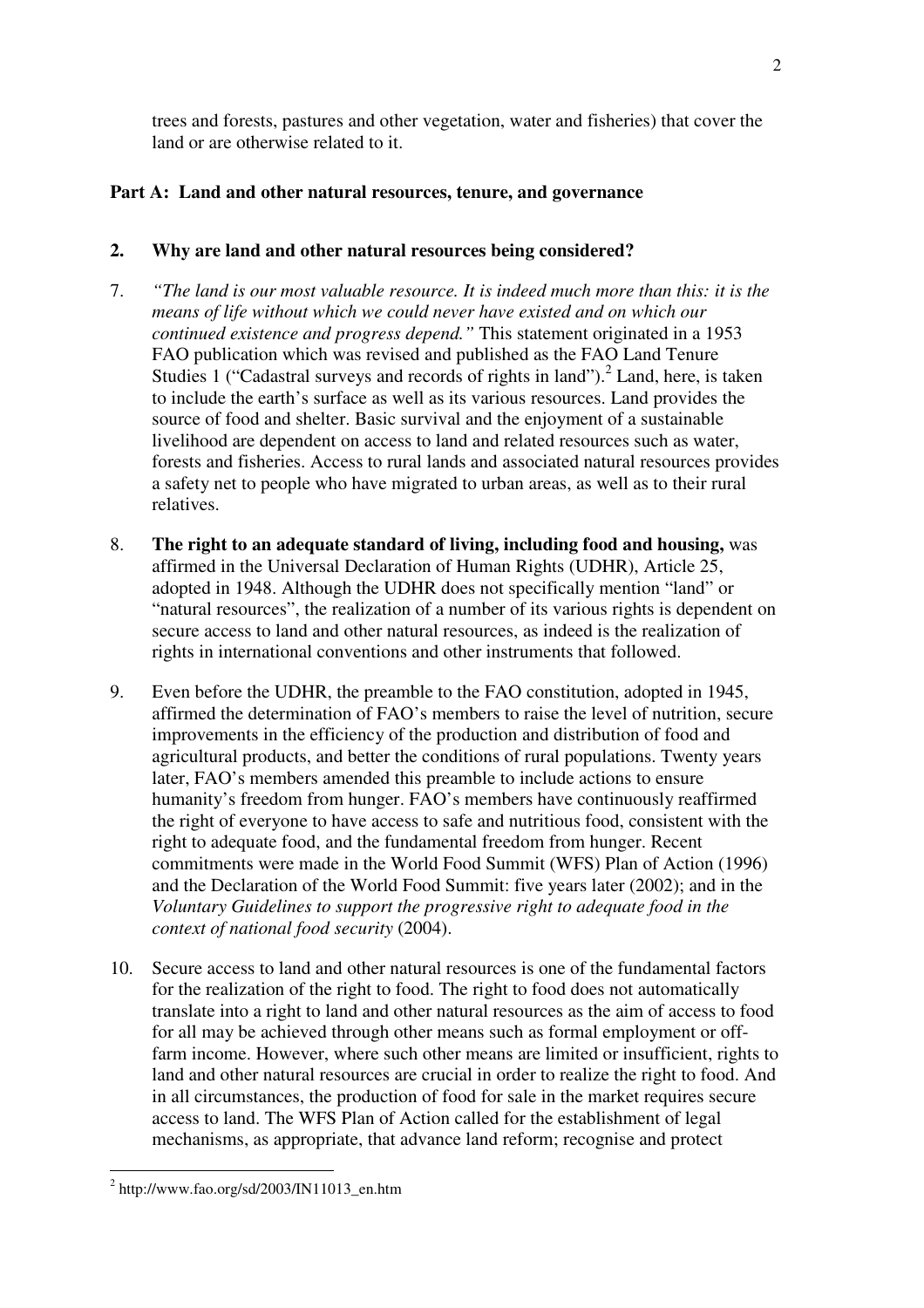property, water and user rights; and enhance access to the poor and women to resources (Objective 1.2(b)); and for legislation to be introduced and enforced to provide women with secure and equal access to and control over productive resources including credit, land and water (Objective 1.3(b)). The *Voluntary Guidelines to support the progressive right to adequate food in the context of national food security* further recognises the necessity of improving secure access to land and other natural resources.

- 11. Secure access to land is also a fundamental factor for the realization of the right to shelter. The right to adequate housing, as set forth in the UDHR, was reaffirmed in the Vancouver Declaration on Human Settlements (1976). The Habitat Agenda, reaffirmed by the Istanbul Declaration on Human Settlements (1996), committed to the objective of providing legal security of tenure and equal access to land to all people, including women and those living in poverty; and undertaking legislative and administrative reforms to give women full and equal access to economic resources, including the right to inheritance and to ownership of land and other property, credit, natural resources and appropriate technologies (paragraph 40(b)).
- 12. **A fundamental right to property** was also affirmed by the UDHR. Article 17 stipulates that everyone has the right to own property alone as well as in association with others; and no one shall be arbitrarily deprived of property. The protection of property rights was subsequently reaffirmed in the Convention concerning Indigenous and Tribal Peoples (Article 16); the International Covenant on Economic, Social and Cultural Rights (Article 11, General Comment 7); the International Convention on the Protection of the Rights of All Migrant Workers and Members of their Families (Article 15); the Principles on Housing and Property Restitution for Refugees and Displaced Persons ("The Pinheiro Principles") (Principles 5 and 7); and the regional instruments of the European Convention for the Protection of Human Rights and Fundamental Freedoms (First Protocol, Article 1); the American Convention on Human Rights (Article 21); and the African Charter on Human and Peoples' Rights (Article 14).
- 13. These instruments do not make explicit reference to land and other natural resources, with the exception of the Convention concerning Indigenous and Tribal Peoples, and the Pinheiro Principles. But for most people, their most valuable property is their land and the houses and other structures that are built on it, and the natural resources that grow on it or are otherwise associated with it.
- 14. Beyond providing the platform for food and shelter, land and other natural resources are one of the fundamental factors that shape the social and cultural identities which define who we are and how we are viewed by others. Land and related natural resources are thus closely bound with other factors of identity such as ethnicity, gender, nationality, history and religious belief. They are part of the ties that bind together individuals, families and groups, and part of the heritage that is passed from one generation to the next. Invariably all cultures have land and other natural resources with a rich symbolic value whether as an ancestral territory of an indigenous group, a family farm, or a national park created to preserve outstanding natural beauty.
- 15. Land and other natural resources are also a source of wealth and are important for the economic well-being of families, communities and nations. As a fundamental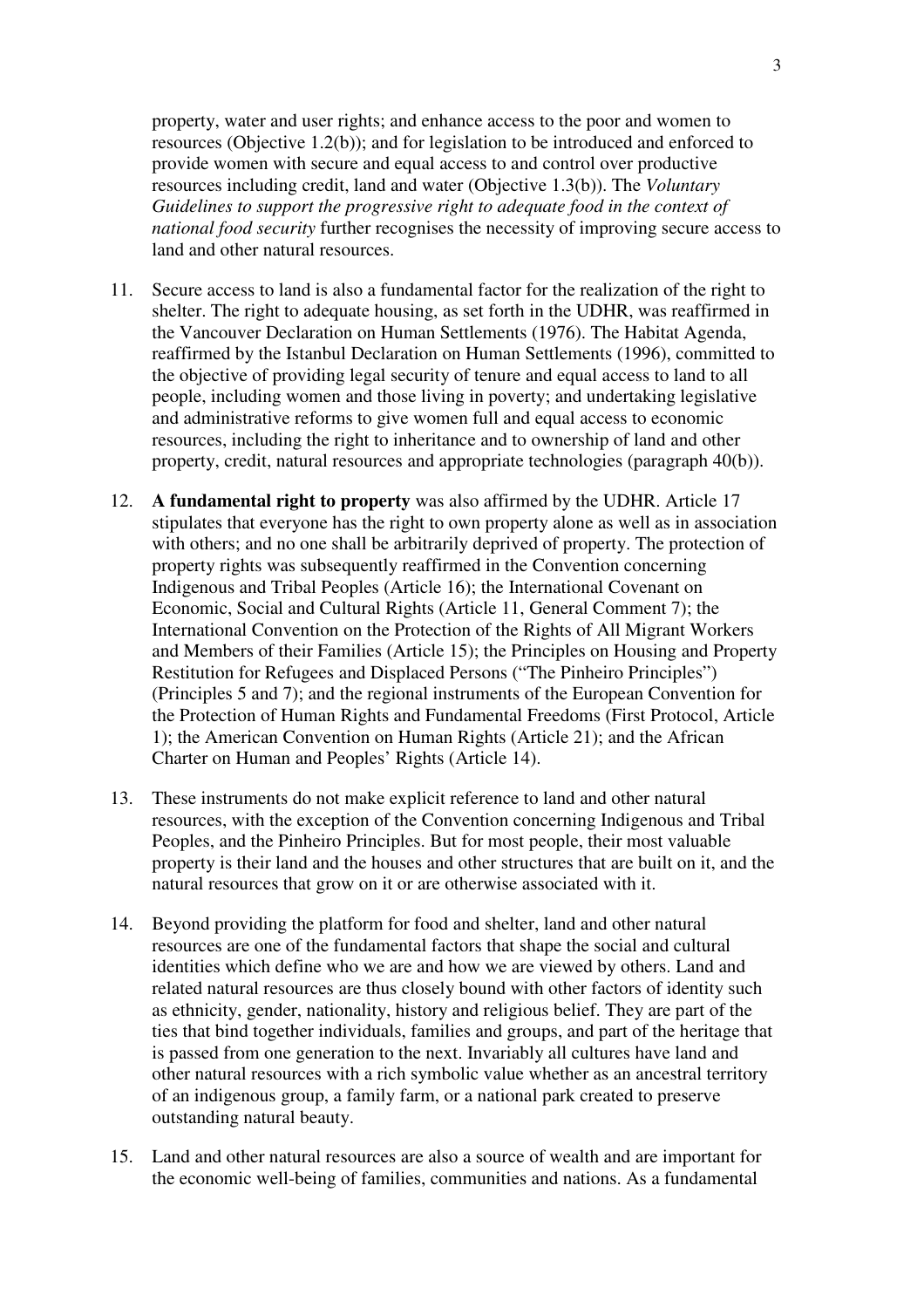factor of production, land and other natural resources are used to produce goods and services. There can be no production without them. The financial wealth derived from them contributes to and reinforces social status. They provide the foundation to earn money from farming and other business operations, and they can be an asset that raises money if leased, mortgaged or sold. For governments, particularly at the local level, property taxation can be an important source of revenue for funding infrastructure and public services.

- 16. **Responsibilities** come with rights. Rights to use land and other natural resources cannot be unrestricted. When the WFS Plan of Action called for the establishment of legal mechanisms to advance land reform and recognise and protect property, water and user rights, it required those mechanisms to promote conservation and sustainable use of natural resources, such as land, water and forests (Objective 1.2 (b)). The need for environmental protection was identified earlier in the Stockholm Declaration of the United Nations Conference on the Human Environment (1972) which affirmed that the natural resources must be safeguarded through careful planning and management (Principle 2), and that an integrated and coordinated approach to development planning should be adopted to ensure that development is compatible with the need to protect and improve the environment (Principle 13). The Rio Declaration on Environment and Development (1992) reaffirmed that the right to development must be fulfilled so as to equitably meet developmental and environmental needs of present and future generations (Principle 3); and that environmental protection should constitute an integral part of the development process (Principle 4).
- 17. Recognising that land is one of the most important resources, the Vancouver Declaration on Human Settlements affirmed that States have the right to plan and regulate use of land (General Principle 10). The Habitat Agenda recommitted to promoting production and consumption patterns, population policies and settlement structures that are more sustainable, reduce environmental stress, promote the efficient and rational use of natural resources (including water, forests and land) and meet basic needs (paragraph 43j). It called for the promotion of optimal use of productive land in urban and rural areas, and the protection of fragile ecosystems and environmentally vulnerable areas from the negative impacts of human settlements through development and support of the implementation of improved land management practices that deal comprehensively with potential competing land requirements for agriculture, industry, transport, urban development, green space, protected areas and other vital needs (paragraph 43p).

### **3. Why is tenure important?**

18. Tenure is the complex relationship among people with respect to land and its resources, and access to land and other natural resources is defined by the rules of tenure. This relationship may be defined by written law or by custom. Tenure is an institution, i.e. rules invented by societies to regulate behaviour. The rules of tenure define how rights to land and other natural resources are assigned within societies. They define how access is granted to rights to use, control and transfer these resources, as well as associated responsibilities and restraints. In simple terms, tenure systems determine who can use what resources of the land for how long, and under what conditions.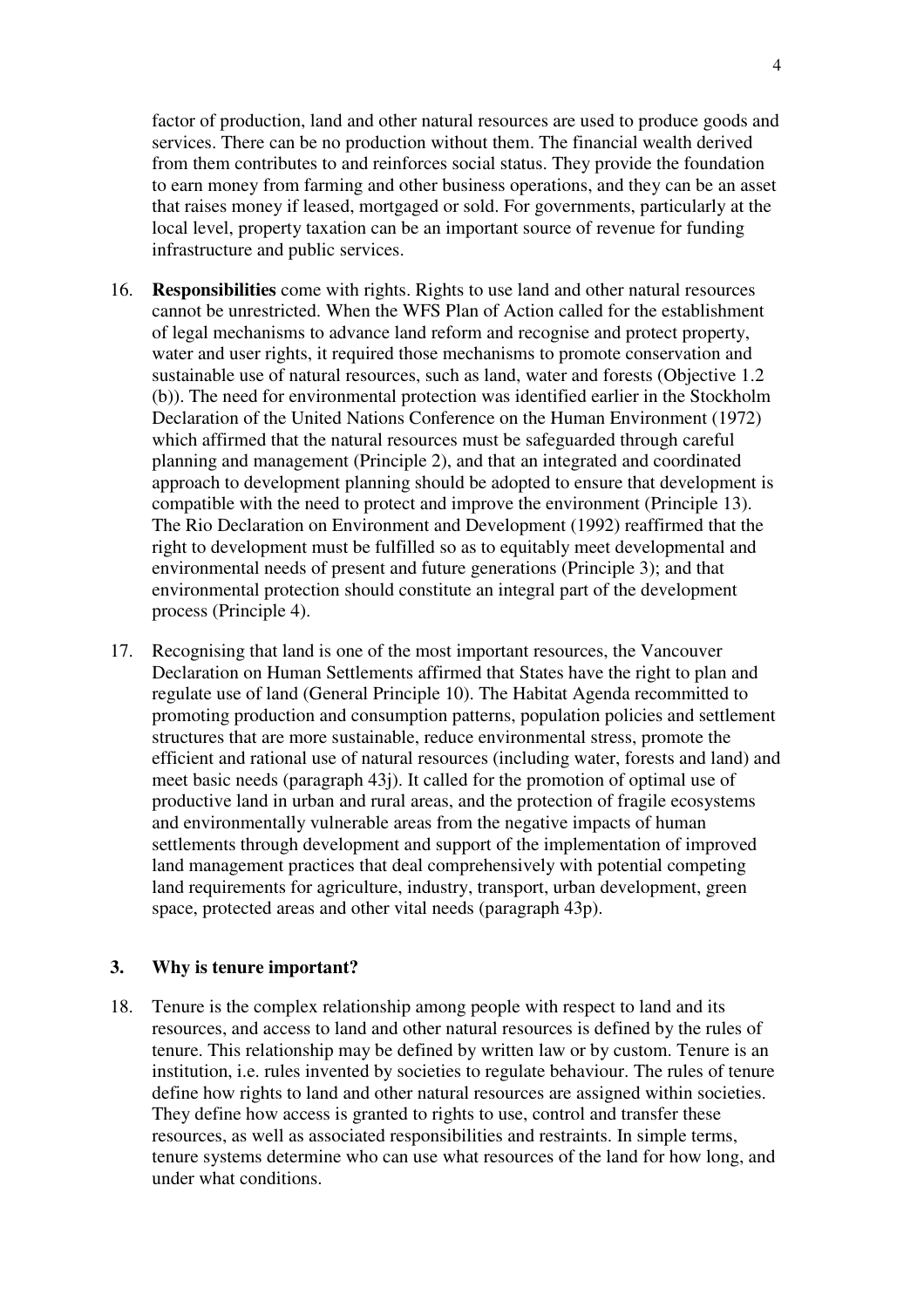- 19. Tenure reflects the power structure in a society. Because land and other natural resources are central to social and cultural identity and economic wealth, tenure arrangements in a society develop in a manner that entrenches the power relations between and among individuals and social groups. Tenure thus has enormous political implications and tenure issues are liable to be politicized. Social stability may depend on whether or not there is a broad consensus on the fairness of the tenure system.
- 20. Tenure can cause problems. Without secure tenure, people are marginalized and vulnerable to being evicted from their land and excluded from society. Where access to resources is poorly governed, the natural environment and its biodiversity are in danger of overexploitation. FAO's first Conference in 1945 recognised that "inadequate systems of tenure" should be reformed to remove impediments to economic and social progress.
- 21. Ongoing changes may aggravate the problems caused by tenure. For example, competition for land and other natural resources is increasing due to rising populations, economic growth, and demands for urban and industrial expansion. A shrinking natural resource base drives competition as land is abandoned because of degradation, climate change and violent conflicts. Increased competition occurs as new lands are placed under cultivation to meet the demands for expanded supplies of agricultural products, including biofuels, and increased food production in response to high food prices. Such competition may foster social exclusion with potentially destabilizing consequences when the rich are able to acquire land and other natural resources at the expense of the poor.
- 22. Changing tenure arrangements may be required to improve environmental conditions, to promote gender equity, to resolve social conflicts, to increase food production, or to facilitate economic development. Such changes are more than changing laws or procedures as they may result in fundamental shifts in the power structure within a family, within a community, or within a nation. They may redefine many relationships ranging from that between husband and wife, to that between State and citizen.
- 23. The rules of tenure are applied and made operational through the administration of tenure. This administration, whether formal or customary, addresses the systems and processes to administer:
	- Rights to land and other natural resources, including the allocation of rights; delimitation of boundaries; transfer of rights (e.g. through sale, lease, concessions, sharecropping, loan, gift, inheritance, land reform); and adjudication of doubts and disputes regarding rights and parcel boundaries.
	- The regulated use of land and other natural resources, including planning and enforcement of land use regulations; and adjudication of land use conflicts.
	- Valuation and taxation, including assessment of property values; gathering of revenues through property taxation; and adjudication of valuation and taxation disputes.
- 24. These three elements of administration (rights, regulated uses, and values) are interlinked. Changing one may affect the others. For example, a change in the regulated use of land from agricultural to residential often leads to an increase in the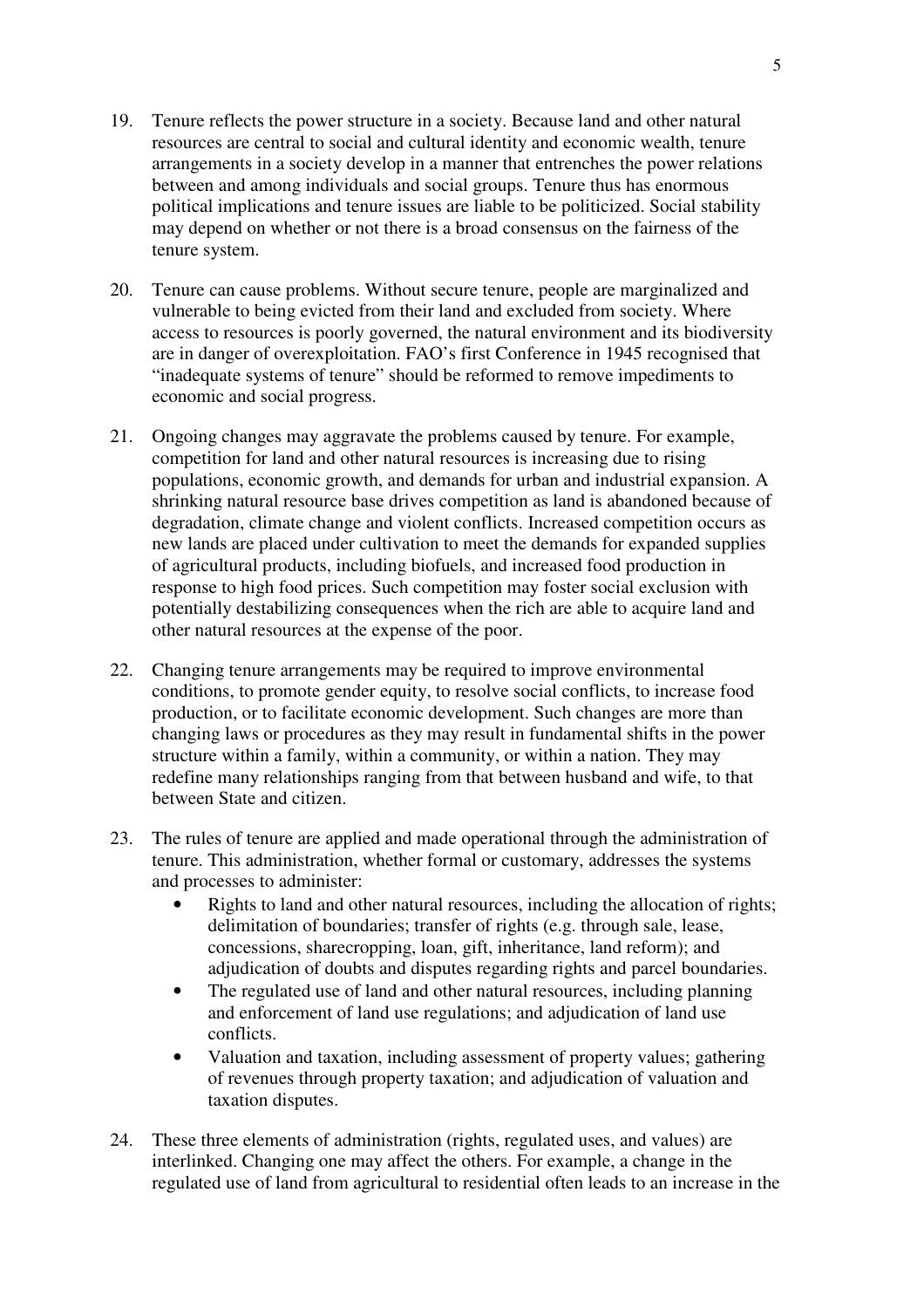value of the land, and in turn to the subdivision of the farmland into smaller residential parcels and their transfer to new owners. A decision by a government to compulsorily acquire land for a public use is likely to change the designated use of the land as well as the ownership; and the process of acquisition should require the valuation of the land and related property to ensure the payment of equitable compensation.

### **4. Why is governance of tenure important?**

- 25. Governance is the process of governing. It is the way in which society is managed and how the competing priorities and interests of different groups are reconciled. It includes the formal institutions of government but also informal arrangements. Governance is concerned with the processes by which citizens participate in decision-making, how government is accountable to its citizens and how society obliges its members to observe its rules and laws. Governance comprises the mechanisms and processes for citizens and groups to articulate their interests, mediate their differences, and exercise their legal rights and obligations. It is the rules, institutions, and practices that sets limits and provides incentives for individuals, organizations and firms.
- 26. Weak governance affects economic growth when the misuse of power results in tenure security that is insufficient to encourage investments. It affects environmental sustainability when people profit from overexploiting resources and disregarding environmental impacts. It further marginalizes the poor who lose out because they lack the political force to influence decisions, and because they lack the financial resources to bribe corrupt officials. Women are usually vulnerable when they have fewer and weaker rights to land because of biases in formal law, in customs and in the division of labour in society. Weak governance gives rise to:
	- "State capture": When governance is weak, the powerful are able to dominate the competition for scarce resources. In an extreme form, corruption can occur on a grand scale through "state capture". The state can be "captured" by individuals, families, clans, groups or commercial companies who direct public policy for their own benefit. Those with power may illegally transfer public lands and common lands to themselves or their allies. They may implement land redistribution policies and laws in their favour, and give unjust compensation to those whose land is compulsorily acquired. They may make favourable decisions to change regulated land use that cannot be justified on objective grounds.
	- Administrative corruption: Officials abuse their positions and demand bribes in order to do their work, or to move the documents of a person to the front of the queue. Alternatively, they may require payments to not perform duties such as carrying out inspections. They may ask for money to produce results that favour the bribers, e.g. by undervaluing property in order to lower taxes, or overvaluing it to enable a person to be eligible for a higher mortgage loan. For a price, they may carry out illegal acts such as the registration of fake titles.
- 27. **Responsible governance of tenure is necessary for the realization of the fundamental rights of adequate food and shelter, and of property.** Governance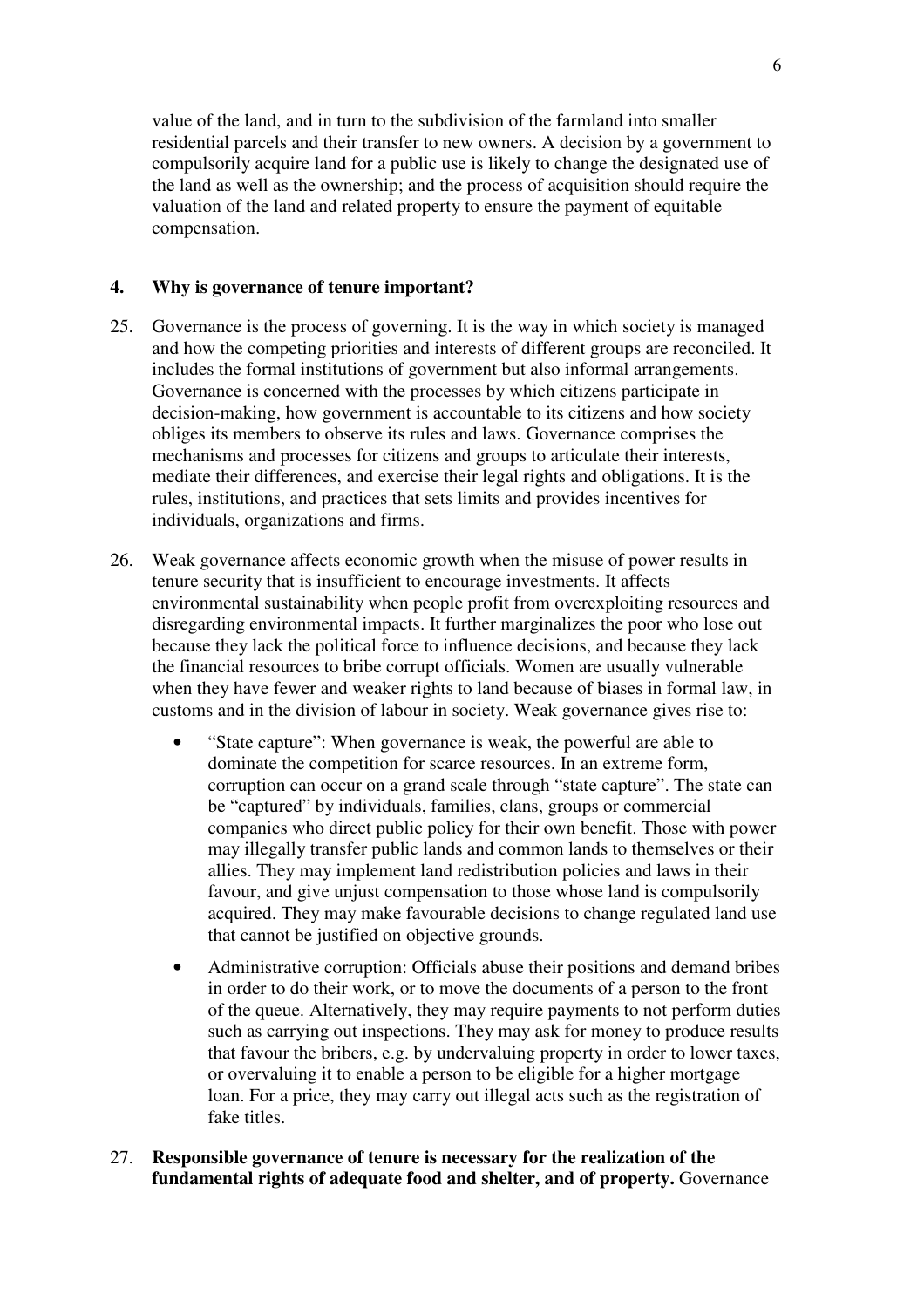is important to reform any weaknesses of tenure. As noted above, tenure arrangements can cause problems, including giving rise to violent conflicts. Any problems that might exist with tenure are made worse when governance is weak. Inadequate tenure arrangements should be reformed so that they make a positive contribution to development. Good tenure arrangements are relevant to the attainment of the Millennium Development Goals (MDG). (See Box 1.)

| Box 1                                                                                                                                                                                                                                                                                                                                                                                                                                                                                                                                                                                                                                                                                                                                                                                                                                                                                                                                                                                                                                                       |
|-------------------------------------------------------------------------------------------------------------------------------------------------------------------------------------------------------------------------------------------------------------------------------------------------------------------------------------------------------------------------------------------------------------------------------------------------------------------------------------------------------------------------------------------------------------------------------------------------------------------------------------------------------------------------------------------------------------------------------------------------------------------------------------------------------------------------------------------------------------------------------------------------------------------------------------------------------------------------------------------------------------------------------------------------------------|
| Relevance of tenure to the attainment of the Millennium Development Goals (MDG)                                                                                                                                                                                                                                                                                                                                                                                                                                                                                                                                                                                                                                                                                                                                                                                                                                                                                                                                                                             |
| Eradicate extreme poverty and hunger (MDG1). Secure access to land and other natural resources<br>is a direct factor in the alleviation of hunger and poverty. Rural landlessness is often the best predictor<br>of hunger and poverty: the poorest are usually landless or land-poor. Inadequate rights of access to<br>land and other natural resources, and insecure tenure of those rights, often result in extreme poverty<br>and hunger. Improved access may allow a family to produce food for household consumption, and to<br>increase household income by providing a surplus for sale in the market. Secure access to land and<br>other natural resources provides a valuable safety net as a source of shelter, food and income in times<br>of hardship.                                                                                                                                                                                                                                                                                        |
| Promote gender equality and empower women (MDG3). Women often have fewer and weaker<br>rights to land and other natural resources because of biases in formal law, in customs, and in the<br>division of labour in society. Tenure initiatives that promote gender equity can serve to increase                                                                                                                                                                                                                                                                                                                                                                                                                                                                                                                                                                                                                                                                                                                                                             |
| women's power in agricultural production as well as in social and political relationships.                                                                                                                                                                                                                                                                                                                                                                                                                                                                                                                                                                                                                                                                                                                                                                                                                                                                                                                                                                  |
| Ensure environmental sustainability (MDG7). The proportion of households with access to secure<br>tenure was originally formulated as indicator 32 for Target 11 ("By 2020, to have achieved a<br>significant improvement in the lives of at least 100 million slum dwellers"). With the revision of the<br>MDG framework, the target was renamed as Target 7.D with the indicator 7.10 being the proportion<br>of urban population living in slums. This indicator recognises insecurity of tenure as one of the<br>conditions that define a slum household while acknowledging that it is not used in practice because of<br>the lack of information on secure tenure in most countries. Despite problems of measurement, tenure<br>plays an important role in environmental sustainability. By defining access and security of rights to<br>land and other natural resources, tenure affects how people decide to use those resources, and whether<br>they will invest in improvements. Inappropriate tenure policies and inequitable access to land and |
| other natural resources result in over-cultivation and over-grazing of marginal lands. Farmers are<br>more likely to invest in improving their land through soil protection measures, planting trees and                                                                                                                                                                                                                                                                                                                                                                                                                                                                                                                                                                                                                                                                                                                                                                                                                                                    |
| improving pastures if they have secure tenure and can benefit from their investments.<br>Improving tenure arrangements can play a substantial role in the achievement of MDG8 (the<br>development of a global partnership for development). This goal includes a commitment to good                                                                                                                                                                                                                                                                                                                                                                                                                                                                                                                                                                                                                                                                                                                                                                         |

- development of a global partnership for development). This goal includes a commitment to good governance both nationally and internationally under Target 8.A ("Develop further an open, rulebased, predictable, non-discriminatory trading and financial system").
- In addition, improved access and tenure security contribute indirectly to other goals. By helping to reduce hunger and poverty and to empower women, improvements to tenure may help to achieve universal primary education **(MDG2)**, improve maternal health **(MDG5)** and combat HIV/AIDS, malaria and other diseases **(MDG6)**.
- 28. **Responsible governance of tenure is a contribution to the realization of the right of equal access to public service** which is affirmed in the UDHR (Article 21). The enjoyment and protection of property require citizens to use the services of relevant government agencies. Responsible governance is essential if citizens are to have appropriate access to public services. A measure of responsible governance is that the administration of tenure is efficient by providing services that are timely and affordable to all citizens. Another measure is that all officials and those in the private sector are accountable for their actions. The efficient provision of desired services is important in all countries and for all citizens, but it is especially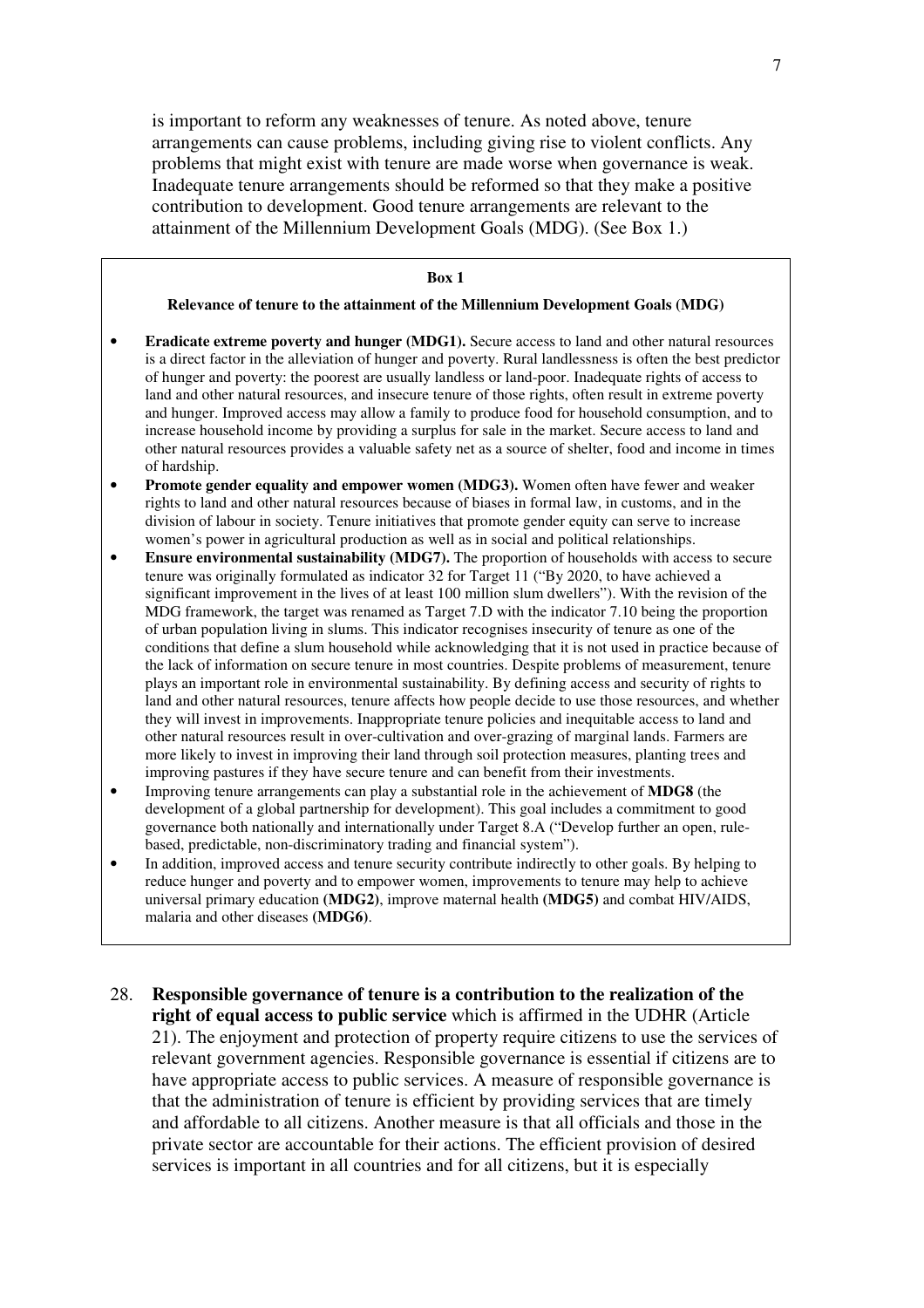important for the poor. Those without the resources to bribe corrupt officials are unable to secure their rights to land. Corruption may expose them to the compulsory acquisition of their property by the state without adequate compensation, to eviction, and to the loss of their homes, farms and livelihoods.

- 29. **Responsible governance is about ensuring that staff are able to provide the required services to citizens.** Removing opportunities for corruption is not sufficient if there are still strong motives for engaging in corrupt behaviour. A motive for many officials who demand bribes is that they cannot support their families on their low salaries. The UDHR affirms that everyone, without any discrimination, has the right to equal pay for equal work, and that everyone who works has the right to just and favourable renumeration (Article 23). This is reaffirmed in Article 11 of the Convention on the Elimination of All Forms of Discrimination against Women (CEDAW) and the Convention against Corruption (Article 7). Adequate education and training is needed in order to provide the required level of service to citizens, and this requirement is also reflected in the CEDAW (Article 11) and the Convention against Corruption (Article 7). Staff should also be carefully selected in order to ensure that they are competent: the Convention against Corruption calls for states to endeavour to adopt, maintain and strengthen systems for the recruitment, hiring, retention, promotion and retirement of civil servants and, where appropriate, other non-elected public officials that are based on principles of efficiency, transparency and objective criteria such as merit, equity and aptitude (Article 7).
- 30. **Responsible governance is a mechanism for the realization of the rule of law** because tenure is embedded in laws, whether statutory or customary. The UDHR affirmed that all are equal before the law and are entitled without any discrimination to equal protection of the law (Article 7). This principle is reaffirmed in the International Convention on the Elimination of All Forms of Racial Discrimination (Article 5); the International Covenant on Civil and Political Rights (Article 12); the CEDAW (Article 15); and the regional instruments of the American Convention on Human Rights (Article 24); and the African Charter on Human and Peoples' Rights (Article 3).
- 31. The work by FAO, together with its partners, indicates that efforts of countries to improve governance of tenure can be supported by voluntary guidelines that provide a framework for ensuring that related policies and rules lead to sustainable, beneficial results, and that related services are delivered efficiently and effectively, and without discrimination.

### **Part B: Voluntary guidelines**

### **5. What are the purpose and nature of voluntary guidelines?**

32. Voluntary guidelines set out principles and internationally accepted standards for responsible practices. They provide a framework that States can use when developing their own strategies, policies, legislation, programmes and activities. They allow government authorities, the private sector, civil society and citizens to judge whether their proposed actions and the actions of others constitute acceptable practices. FAO has prepared voluntary guidelines in a wide range of areas,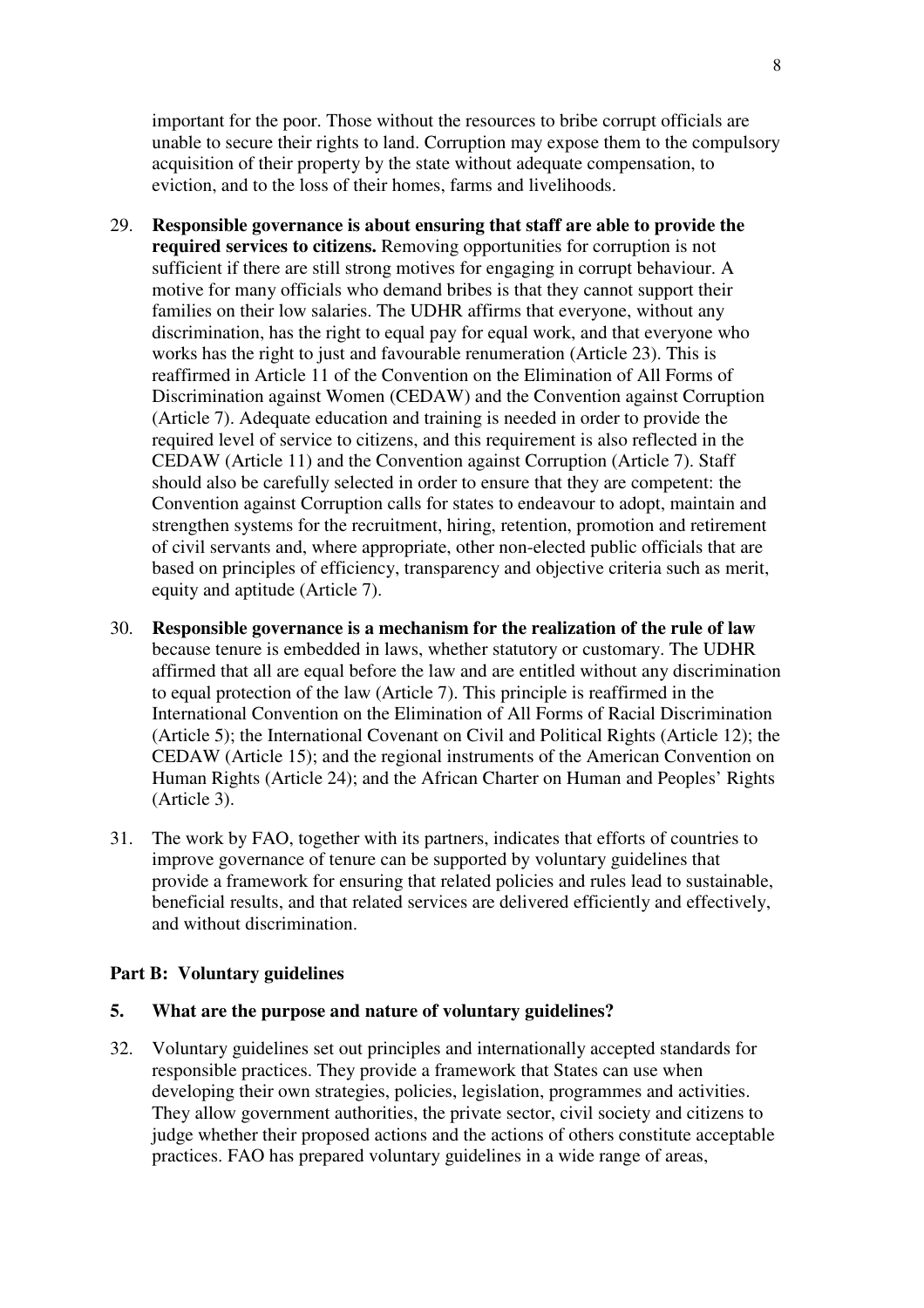including fire management, the management of planted forests, the right to adequate food, responsible fisheries, and on the distribution and use of pesticides. See Box 2.

| ×<br>۹ |  |
|--------|--|
|--------|--|

## **FAO's Voluntary Guidelines**  Details on FAO's voluntary guidelines can be found on the following websites: • **Fire management voluntary guidelines: Principles and strategic actions (2006)**  http://www.fao.org/forestry/firemanagementstrategy/en/ http://www.fao.org/docrep/009/j9255e/j9255e00.htm • **Responsible management of planted forests: Voluntary guidelines (2006)**  http://www.fao.org/forestry/plantedforestsguide/en/ http://www.fao.org/docrep/009/j9256e/j9256e00.htm • **Voluntary guidelines to support the progressive realization of the right to adequate food in the context of national food security (2004)**  http://www.fao.org/righttofood/index\_en.htm http://www.fao.org/docrep/meeting/009/y9825e/y9825e00.htm • **Code of conduct for responsible fisheries (1995)**  http://www.fao.org/fishery/ccrf/1/en http://www.fao.org/DOCREP/005/v9878e/v9878e00.htm • **International code of conduct on the distribution and use of pesticides (1985, revised 2002).**  http://www.fao.org/ag/AGP/agpp/Pesticid/Code/PM\_Code.htm

http://www.fao.org/WAICENT/FAOINFO/AGRICULT/AGP/AGPP/Pesticid/Code/Download/code.pdf

- 33. Being voluntary, they do not establish legally binding obligations for States or international organizations. They do not replace existing national or international laws, commitments, treaties or agreements, nor do they prejudice the rights, jurisdictions and duties of governments. However, certain parts of voluntary guidelines can be based on relevant rules of international, legally binding agreements.
- 34. The voluntary guidelines are relatively short documents, and they describe principles and actions in relatively simple language. As a result, they do not get into technical details. Box 3 gives an example from the *Voluntary guidelines to support the progressive realization of the right to adequate food in the context of national food security*.
- 35. The short length of the voluntary guidelines is not a limitation as additional information is provided in a range of complementary documents, for example:
	- A strategy for implementation, including needs assessments, actions, actors, targets and indicators as defined by the stakeholders.
	- Supplementary guidelines, providing more technical details on specific aspects when necessary.
	- Training and advocacy materials, informing people of voluntary guidelines, and how they can be used.
	- Country action plans, etc, helping countries to implement voluntary guidelines.

These complementary documents are prepared after the voluntary guidelines have been finalized.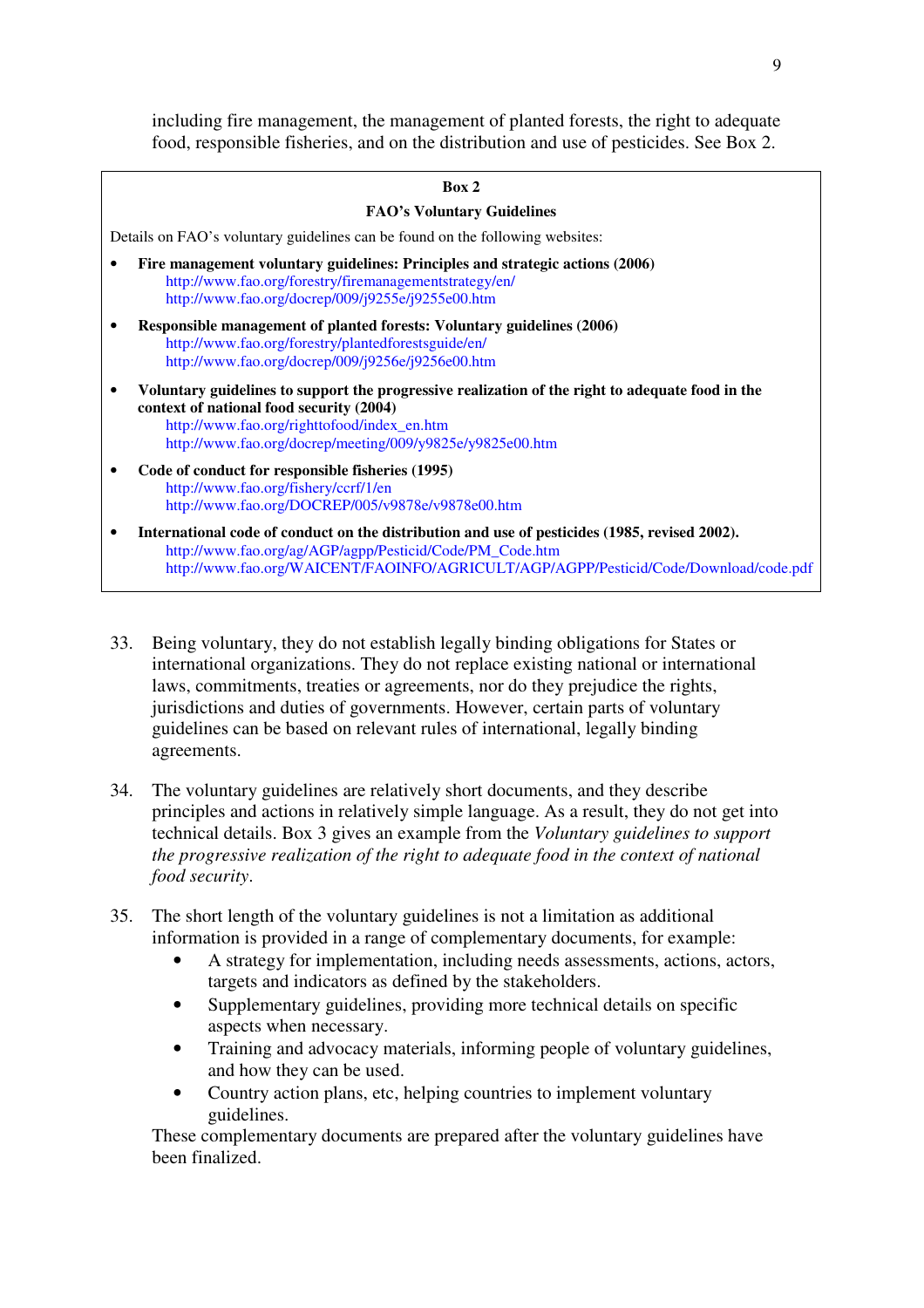#### **Box 3**

#### **Example of the nature of voluntary guidelines**

#### **Voluntary Guidelines to support the progressive realization of the right to adequate food in the context of national food security**

#### **GUIDELINE 2: Economic development policies**

**2.5** States should pursue inclusive, non-discriminatory and sound economic, agriculture, fisheries, forestry, land-use, and, as appropriate, land-reform policies, all of which will permit farmers, fishers, foresters and other food producers, particularly women, to earn a fair return from their labour, capital and management, and encourage conservation and sustainable management of natural resources, including in marginal areas. **2.6** Where poverty and hunger are predominantly rural, States should focus on sustainable agricultural and rural development through measures to improve access to land, water, appropriate and affordable technologies, productive and financial resources, enhance the productivity of poor rural communities, promote the participation of the poor in economic policy decisions, share the benefits of productivity gains, conserve and protect natural resources, and invest in rural infrastructure, education and research. In particular, States should adopt policies that create conditions that encourage stable employment, especially in rural areas, including off-farm jobs.

**2.7** In response to the growing problem of urban hunger and poverty, States should promote investments aimed at enhancing the livelihoods of the urban poor.

#### **GUIDELINE 8: Access to resources and assets**

**8.1** States should facilitate sustainable, non-discriminatory and secure access and utilization of resources consistent with their national law and with international law and protect the assets that are important for people's livelihoods. States should respect and protect the rights of individuals with respect to resources such as land, water, forests, fisheries and livestock without any discrimination. Where necessary and appropriate, States should carry out land reforms and other policy reforms consistent with their human rights obligations and in accordance with the rule of law in order to secure efficient and equitable access to land and to strengthen pro-poor growth. Special attention may be given to groups such as pastoralists and indigenous people and their relation to natural resources.

**8.6** States should promote women's full and equal participation in the economy and, for this purpose, introduce, where it does not exist, and implement gender-sensitive legislation providing women with the right to inherit and possess land and other property. States should also provide women with secure and equal access to, control over, and benefits from productive resources, including credit, land, water and appropriate technologies.

**8.7** States should design and implement programmes that include different mechanisms of access and appropriate use of agricultural land directed to the poorest populations.

#### *GUIDELINE 8B:* **Land**

**8.10** States should take measures to promote and protect the security of land tenure, especially with respect to women, and poor and disadvantaged segments of society, through legislation that protects the full and equal right to own land and other property, including the right to inherit. As appropriate, States should consider establishing legal and other policy mechanisms, consistent with their international human rights obligations and in accordance with the rule of law, that advance land reform to enhance access for the poor and women. Such mechanisms should also promote conservation and sustainable use of land. Special consideration should be given to the situation of indigenous communities.

#### *GUIDELINE 8C:* **Water**

**8.11** Bearing in mind that access to water in sufficient quantity and quality for all is fundamental for life and health, States should strive to improve access to, and promote sustainable use of, water resources and their allocation among users giving due regard to efficiency and the satisfaction of basic human needs in an equitable manner and that balances the requirement of preserving or restoring the functioning of ecosystems with domestic, industrial and agricultural needs, including safeguarding drinking-water quality.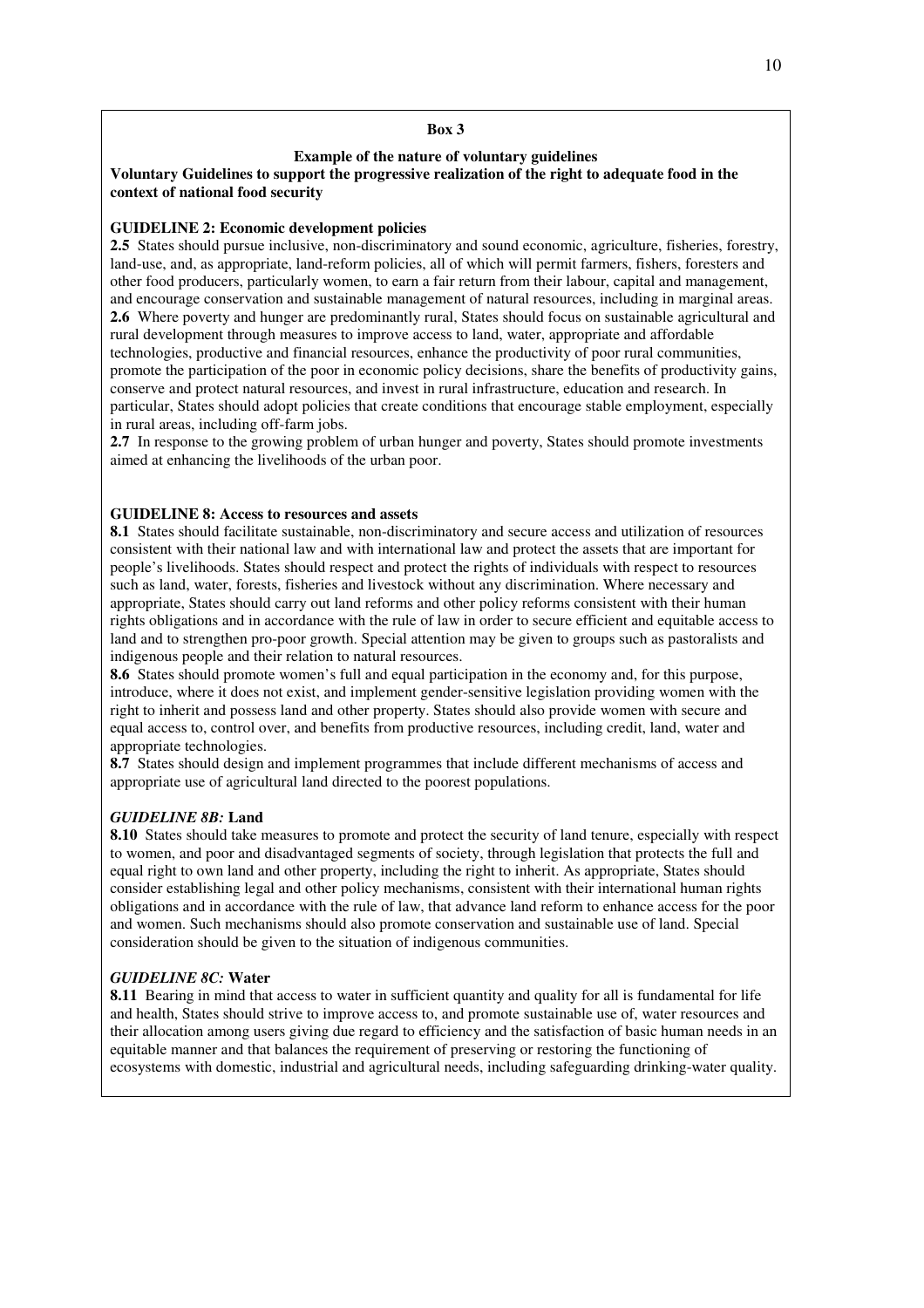## **Part C: Voluntary guidelines on responsible governance of tenure**

### **6. What is the base on which the voluntary guidelines can be built?**

36. Voluntary guidelines should be consistent with the wide range of international and regional instruments that address, in one way or another, the issue of access to land (including housing) and other natural resources, and their governance. (See Box 4).

| Box 4                                                                                                                                                                                                                                                                                                                                                                                                                                                                                                                                                                                                                                                                                                                                                                                                                                                                                                                                            |  |  |
|--------------------------------------------------------------------------------------------------------------------------------------------------------------------------------------------------------------------------------------------------------------------------------------------------------------------------------------------------------------------------------------------------------------------------------------------------------------------------------------------------------------------------------------------------------------------------------------------------------------------------------------------------------------------------------------------------------------------------------------------------------------------------------------------------------------------------------------------------------------------------------------------------------------------------------------------------|--|--|
| Instruments that influence governance of tenure                                                                                                                                                                                                                                                                                                                                                                                                                                                                                                                                                                                                                                                                                                                                                                                                                                                                                                  |  |  |
| International instruments include:<br>Universal Declaration of Human Rights.<br>$\bullet$<br>Convention relating to the Status of Refugees.<br>$\bullet$<br>International Convention on the Elimination of All Forms of Racial Discrimination.<br>٠<br>Stockholm Declaration on the Human Environment.<br>$\bullet$<br>Convention on the Elimination of All Forms of Discrimination against Women.<br>$\bullet$<br>Convention concerning Indigenous and Tribal Peoples in Independent Countries.<br>$\bullet$<br>Convention on the Rights of the Child.<br>$\bullet$                                                                                                                                                                                                                                                                                                                                                                             |  |  |
| International Covenant on Economic, Social and Cultural Rights.<br>$\bullet$<br>International Covenant on Civil and Political Rights.<br>٠<br>Vancouver Declaration on Human Settlements.<br>$\bullet$<br>International Convention on the Protection of the Rights of All Migrant Workers and Members of<br>$\bullet$<br>Their Families.<br>Rio Declaration on Environment and Development.<br>$\bullet$<br>Beijing Declaration: Fourth World Conference on Women.<br>$\bullet$<br>World Food Summit Plan of Action.<br>$\bullet$<br>Istanbul Declaration on Human Settlements.<br>$\bullet$<br>Declaration of the World Food Summit: five years later.<br>$\bullet$<br>Convention against Corruption.<br>$\bullet$<br>Principles on Housing and Property Restitution for Refugees and Displaced Persons: The Pinheiro<br>$\bullet$<br>Principles.<br>Declaration of the International Conference on Agrarian Reform and Rural Development.<br>٠ |  |  |
| Regional instruments include:<br>Organization of American States Declaration of the Rights and Duties of Man.<br>American Convention on Human Rights.<br>$\bullet$<br>European Convention for the Protection of Human Rights and Fundamental Freedoms.<br>$\bullet$<br>African Charter on Human and Peoples' Rights.<br>$\bullet$<br>International Financial Institutions have policies on involuntary resettlement:                                                                                                                                                                                                                                                                                                                                                                                                                                                                                                                             |  |  |
| World Bank Operational Policy on Involuntary Resettlement.<br>$\bullet$<br>Inter-American Development Bank Policy on Involuntary Resettlement.<br>$\bullet$<br>Asian Development Bank Policy on Involuntary Resettlement.<br>$\bullet$                                                                                                                                                                                                                                                                                                                                                                                                                                                                                                                                                                                                                                                                                                           |  |  |

- 37. For FAO, work on voluntary guidelines can be seen in general as being part of the mandate of the Organization, and more specifically, as a vehicle that assists in the implementation of the objectives of the WFS Plan of Action, and its follow-up five years later. The WFS Plan of Action has objectives on improving secure access to land and other natural resources including through the following actions:
	- Establish legal and other mechanisms that advance land reform; recognize and protect property, water, and user rights; and enhance access for the poor and women to resources (Objective 1.2(b));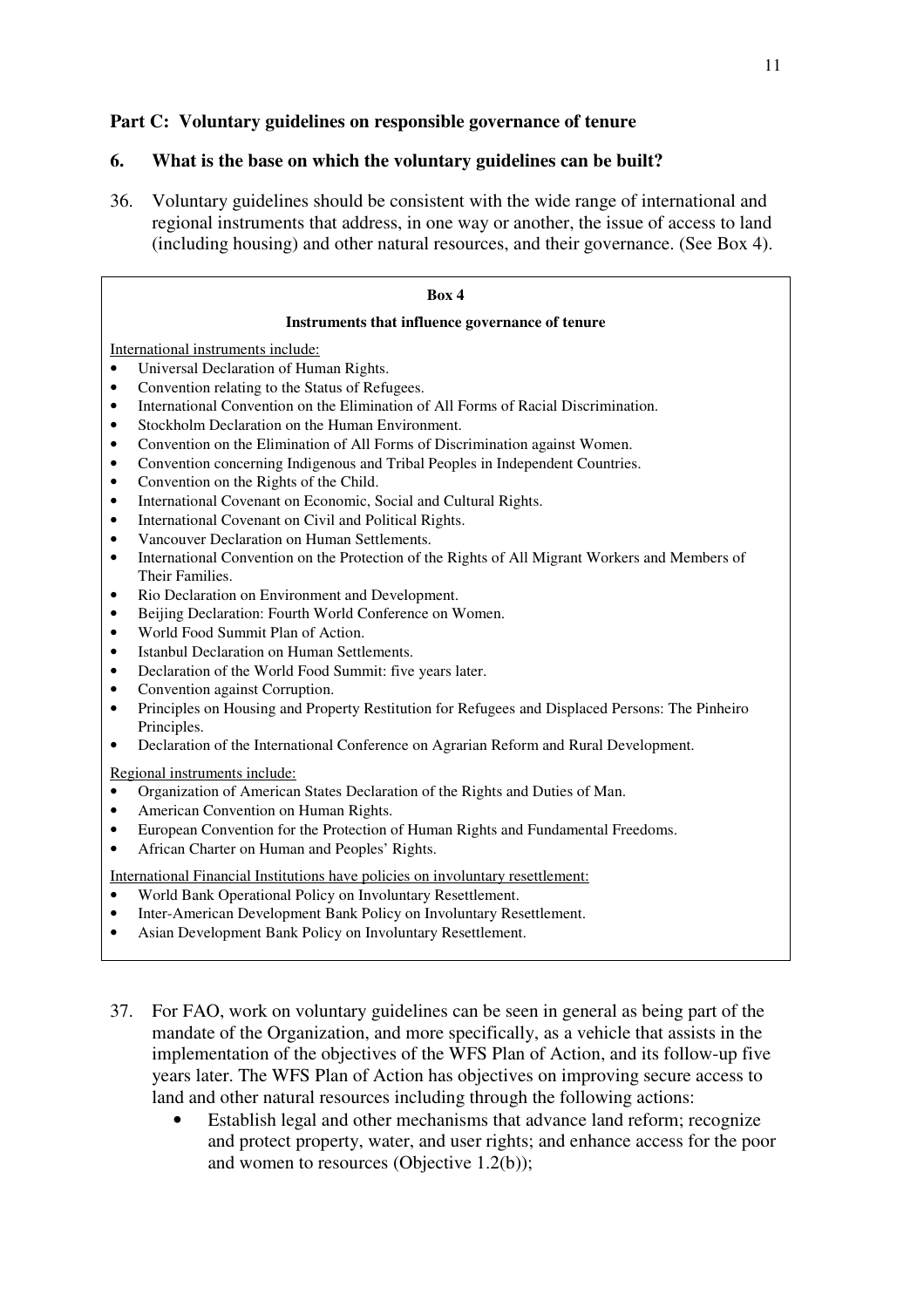- Promote women's full and equal participation in the economy, and introduce and enforce gender-sensitive legislation providing women with secure and equal access to and control over productive resources including credit, land and water (Objective 1.3(b));
- Enact or strengthen policies to combat discrimination against members of socially vulnerable and disadvantaged groups, and persons belonging to minorities, with particular attention to their rights to land and other property (Objective 1.4(b));
- Improve equal access, by men and women, to land and other natural and productive resources, in particular, where necessary, through the effective implementation of land reform and the promotion of efficient utilization of natural and agricultural resources and resettlement on new lands, where feasible (Objective 2.1(e)).
- 38. The WFS Plan of Action also has objectives on transparent and accountable governance, including through the following actions (Objective 1.1):
	- Assure and reinforce peace by developing conflict prevention mechanisms, and settling disputes by peaceful means;
	- Develop policy-making, legislative and implementation processes that are democratic, transparent, participatory, empowering, responsive to changing circumstances and most conducive to achieving sustainable food security for all;
	- Promote and strengthen well-functioning legal and judicial systems to protect the rights of all people;
	- Recognize and support indigenous people and their communities in their pursuit of economic and social development, with full respect for their identity, traditions, forms of social organization and cultural values.
- 39. Voluntary guidelines on governance of tenure would also be a further elaboration on the *Voluntary guidelines to support the progressive realization of the right to adequate food in the context of national food security*. Those guidelines encourage actions to be taken to improve governance, and to improve the tenure of land, water, forests, fisheries and livestock (see Box 3).
- 40. The preparation of voluntary guidelines on governance of tenure builds on FAO's long work in improving secure access to land and other natural resources, including convening the 1966 World Conference on Land Reform, the 1979 World Conference in Agrarian Reform and Rural Development (WCARRD); and the 2006 International Conference on Agrarian Reform and Rural Development (ICARRD).

## **7. What will the voluntary guidelines be on?**

## **What natural resources will be covered?**

41. The voluntary guidelines should address secure access to land and other natural resources in the context of providing food and shelter, and of sustainable development. In many cases, access to land is linked to access to other natural resources, with livelihoods of people, particularly the poor, being dependent on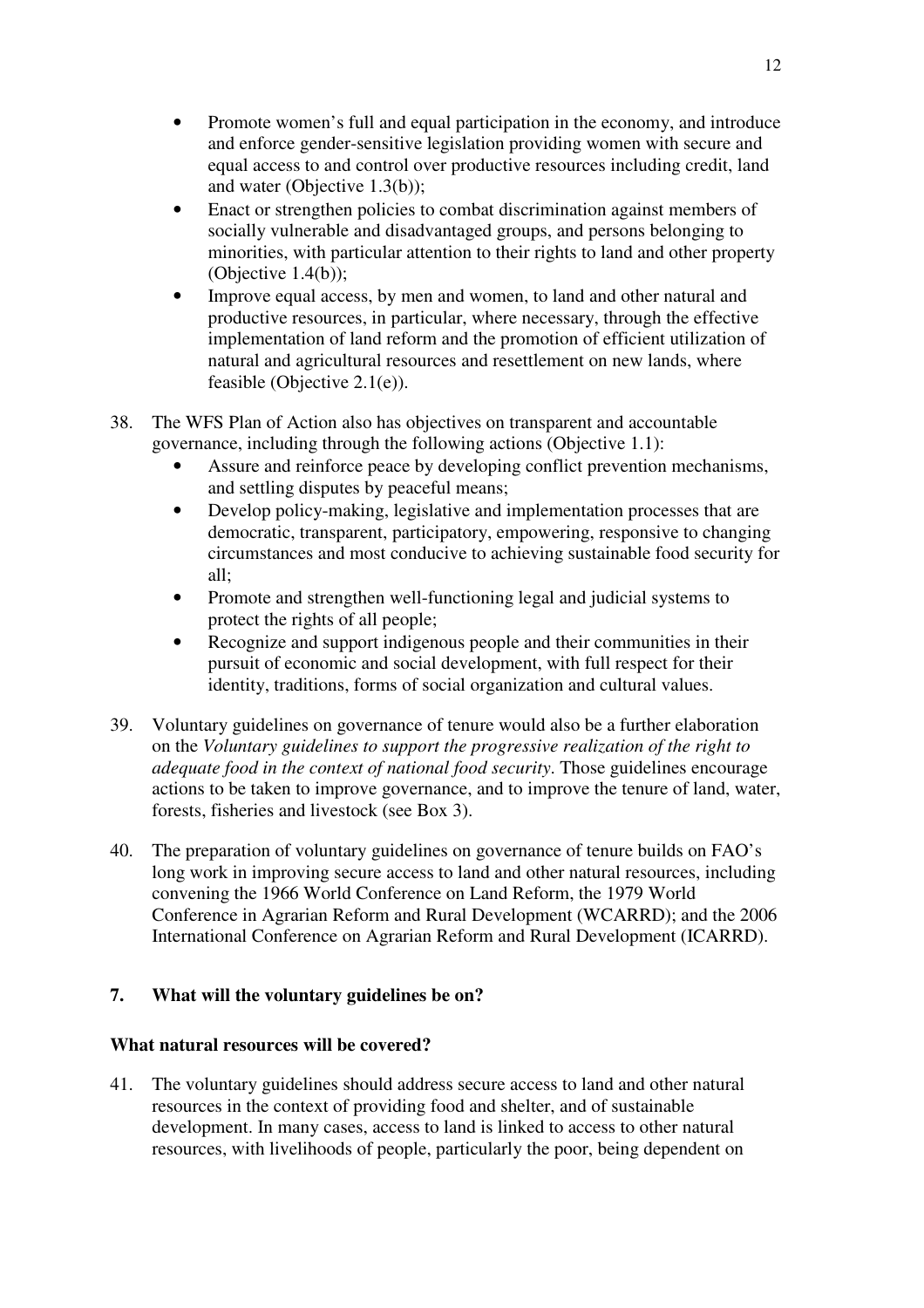access to pastures for grazing livestock, to water for irrigation, to forest resources, and fisheries.

42. The voluntary guidelines are not intended to address genetic resources. Nor should they address oil and minerals, at least in the context of how to improve access of the poor to them. However, the issue of oil and mineral resources is important as the allocation of drilling and mining concessions by the state can result in local communities losing access to their land and other natural resources, or being otherwise negatively affected.

## **What should be the objectives?**

- 43. The voluntary guidelines are intended to provide practical guidance to States, civil society and the private sector on responsible governance of tenure as a means of alleviating hunger and poverty, enhancing the environment, supporting national and local economic development, and reforming public administration.
- 44. What should be the objectives of the voluntary guidelines? To foster discussion, the following examples are put forward:
	- To promote the contribution of responsible governance of tenure to meeting people's livelihood needs including food security, poverty alleviation and protection of the environment.
	- To promote responsible and generally accepted principles and practices of policy, legal and institutional frameworks, and administration that govern tenure.
	- To contribute to an improved understanding of tenure and its governance in order to aid the formulation and implementation of national policies, legislation and strategic actions.

## **Who should be the users?**

- 45. Who should be the primary users of the voluntary guidelines? The following examples are suggested in order to stimulate discussion:
	- Government decision-makers responsible for policy and legislation on tenure, and managers and staff of government agencies responsible for the administration of tenure.
	- Private sector specialists responsible for the administration of tenure.
	- Members of relevant civil society organizations including community groups, national and international groups, and professional associations.

## **What should be the overarching concerns and themes?**

- 46. The voluntary guidelines are intended to emphasize the contribution of responsible governance of tenure to critical development concerns of:
	- Food security.
	- Economic growth.
	- Social development.
	- Environmental protection and sustainable use of resources.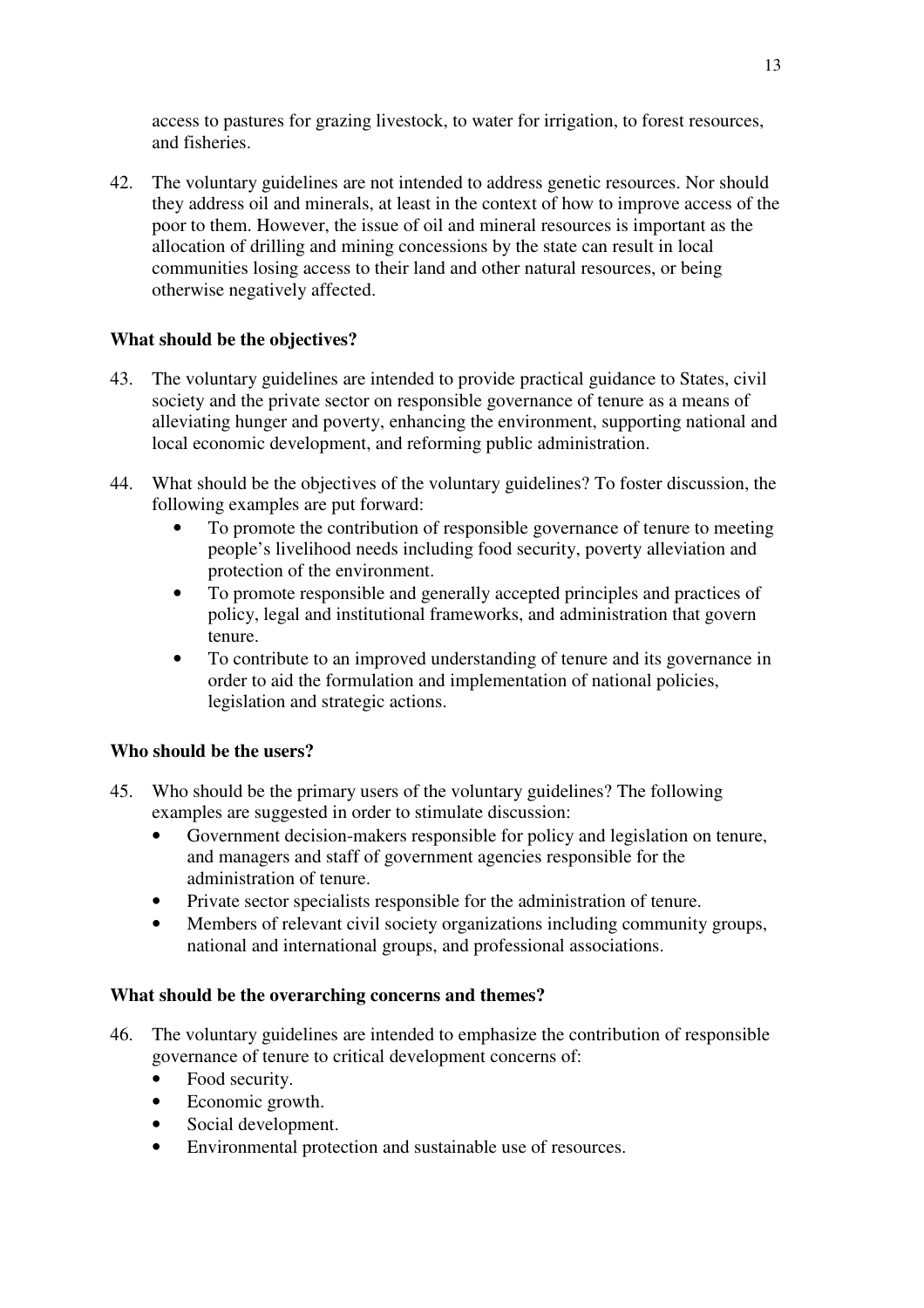- 47. What key themes should be addressed in the voluntary guidelines? The following examples are provided to promote discussion:
	- Non-discrimination.
	- Policy and legal frameworks.
	- Capacity building and institutional strengthening.
	- Research.
	- Knowledge transfer / information exchange.
	- Education and awareness raising.
	- Cooperation between partners.
	- Multi-stakeholder participation between partners including women, indigenous and other vulnerable groups.
	- Special requirements of developing countries.
	- Responsibilities of various actors including public and private sectors, civil society organizations, and international organizations.
	- Monitoring and evaluation.

### **What should be the principles and strategic actions?**

- 48. The principles and strategic actions identified in the voluntary guidelines should provide practical guidance to States, civil society and the private sector on improving governance of tenure. They can do this by ensuring that policies and rules result in equitable and secure access to land and other natural resources. Responsible governance results in informed decisions when choosing between competing interests in land. It ensures that decisions are made at the appropriate level, and that issues of land and other natural resources are addressed with openness. It requires that all stakeholders are responsible for their actions and that the rule of law is applied to all. Responsible governance provides a framework for equitable participation in processes to manage competing interests: the processes are open to legitimate stakeholders whether they are rich or poor. It provides the means for all people to participate equitably, recognising that the marginalized and vulnerable need special assistance if they are to participate as equal partners. Even if processes are improved, some people may continue to be excluded because they are not regarded to be legitimate stakeholders. When the law does not recognise the rights that people have to their homes and agricultural land, forests and fisheries, those people are unable to participate in formal processes to prevent their eviction or exclusion. Responsible governance requires that formal recognition is given to all rights to land and other natural resources that are considered legitimate by society.
- 49. Responsible governance results in an administration of tenure that responds effectively to the needs of all citizens. It ensures that the administration of tenure is efficient by providing services that are timely and affordable. It places relevant agencies on a stable financial basis, allowing for the payment of salaries that are sufficient for employees to support their families, for staff training, and for the redesign of offices and procedures to make them better suited for staff and customers. Responsible governance allows technical activities to proceed without undue political influence by providing clearly defined roles and responsibilities for the execution and supervision of the activities. It reduces causes of institutional complexity and conflict by simplifying the institutional framework. It improves transparency and standards.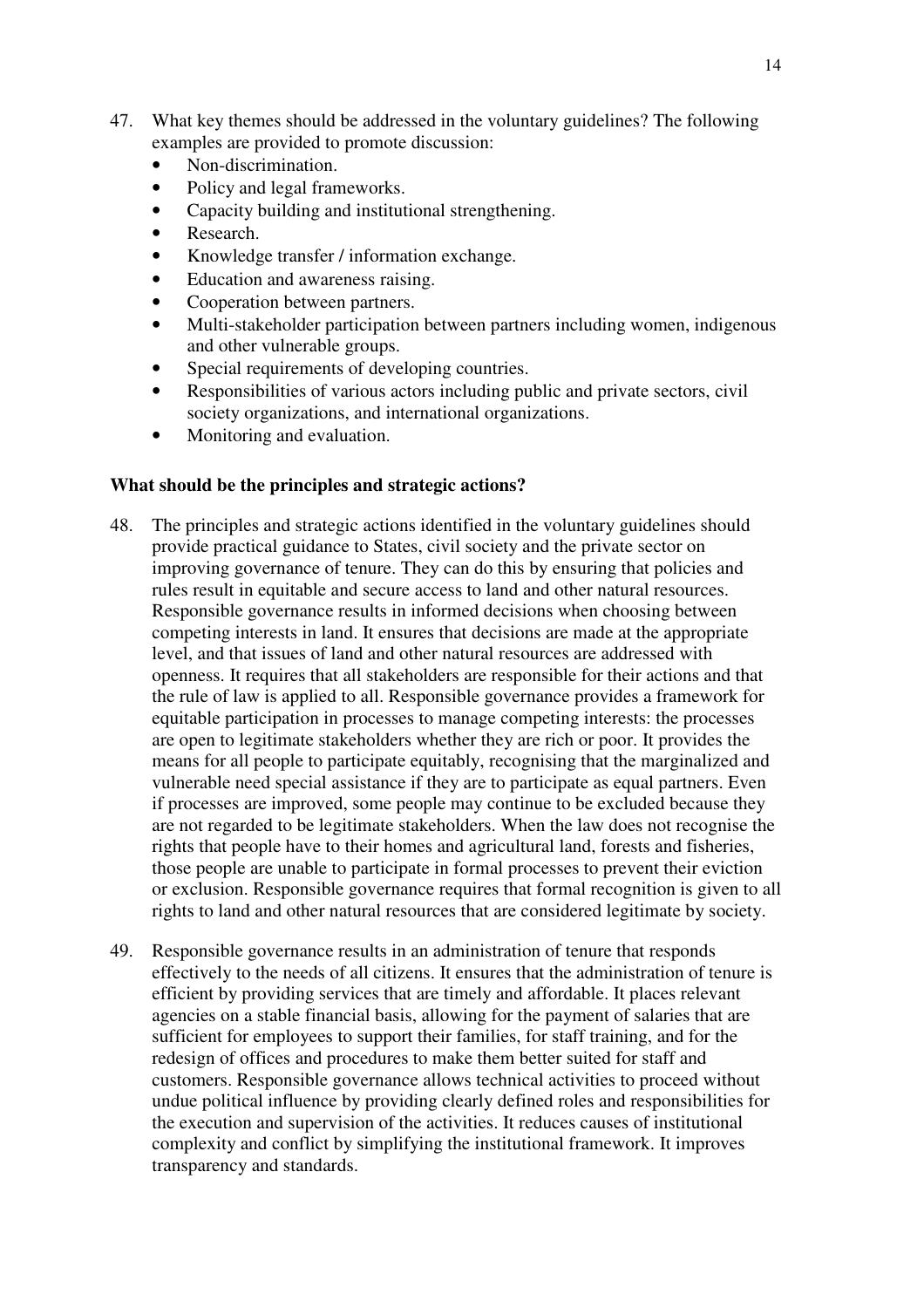50. What should be the principles and strategic actions of the voluntary guidelines? How should they be structured? The following example is presented to stimulate discussion.

## *Part 1: General*

| 1. Governance.  | States should, in accordance with the fundamental principles of their legal<br>systems as well as their international commitments:<br>Promote responsible governance of tenure as a key factor in poverty and<br>1.1<br>hunger eradication, economic growth, social development, and<br>environmental protection and sustainability in rural and urban areas. |
|-----------------|---------------------------------------------------------------------------------------------------------------------------------------------------------------------------------------------------------------------------------------------------------------------------------------------------------------------------------------------------------------|
| 2. Rule of law. | States should, in accordance with the fundamental principles of their legal<br>systems as well as their international commitments:                                                                                                                                                                                                                            |
|                 | Ensure that all persons are equal before the law, and are entitled to the<br>2.1<br>equal protection of the law without discrimination.                                                                                                                                                                                                                       |
|                 | Ensure that rights to land and other natural resources are enjoyed without<br>2.2<br>discrimination.                                                                                                                                                                                                                                                          |
|                 | 2.3<br>Ensure that arbitrary, discriminatory and otherwise unjust laws governing<br>rights to land and other natural resources are repealed.                                                                                                                                                                                                                  |
|                 | Assist people to have access to legal assistance to better assert their rights<br>2.4<br>to land and other natural resources.                                                                                                                                                                                                                                 |
|                 | In the examples of principles, the full measure of rights and protection is without<br>discrimination on the basis of race, colour, sex, language, religion, political or<br>other opinion, national or social origin, disability, property, birth or other status.                                                                                           |

## *Part 2: Tenure and its administration*

| 3. Administration of<br>rights to land and other                                                                                                                                                                     | States should, in accordance with the fundamental principles of their legal<br>systems as well as their international commitments:                                                                                                                                                                                                                                                                                                                                                                                                                                                                                                                                                                                                                                                                                                                                                                                                                                                                                                                                                                                                                                                                       |  |  |
|----------------------------------------------------------------------------------------------------------------------------------------------------------------------------------------------------------------------|----------------------------------------------------------------------------------------------------------------------------------------------------------------------------------------------------------------------------------------------------------------------------------------------------------------------------------------------------------------------------------------------------------------------------------------------------------------------------------------------------------------------------------------------------------------------------------------------------------------------------------------------------------------------------------------------------------------------------------------------------------------------------------------------------------------------------------------------------------------------------------------------------------------------------------------------------------------------------------------------------------------------------------------------------------------------------------------------------------------------------------------------------------------------------------------------------------|--|--|
| natural resources.<br>(That is, the allocation)<br>of rights; delimitation<br>of boundaries; transfer<br>of rights, e.g. sale,<br>lease, concessions,<br>sharecropping, loan,<br>gift, inheritance, land<br>reform.) | Recognise and protect rights to land and other natural resources, including<br>3.1<br>rights to own property alone and in association with others (including<br>jointly between husband and wife); and rights to use property including<br>through leases, sharecropping, and customary arrangements.<br>In cases where people do not have formal legal rights to land and other<br>a)<br>natural resources, provide legal recognition to legitimate claims to land<br>and other natural resources.<br>Ensure that due regard is given to customary rights of people over<br>the lands which they traditionally occupy, where those rights are<br>not incompatible with fundamental rights defined by the national<br>legal system and with internationally recognised human rights.<br>Ensure that due regard is given to the rights of people such as<br>nomadic people, pastoralists, and shifting cultivators to land and<br>other natural resources that is not exclusively used by them, but to<br>which they have traditionally had access for their subsistence and<br>traditional activities.<br>b) Provide measures to protect people against unauthorized intrusion or<br>use of their lands. |  |  |
|                                                                                                                                                                                                                      | 3.2<br>Identify the responsibilities and restraints that accompany the rights to<br>property. The protection of rights should not, in any way, impair the right<br>of a State to regulate the use of the property, or to secure the payment of<br>taxes in accordance with the forms established by law.                                                                                                                                                                                                                                                                                                                                                                                                                                                                                                                                                                                                                                                                                                                                                                                                                                                                                                 |  |  |
|                                                                                                                                                                                                                      | Recognise and protect rights to acquire and dispose of property; rights to<br>3.3                                                                                                                                                                                                                                                                                                                                                                                                                                                                                                                                                                                                                                                                                                                                                                                                                                                                                                                                                                                                                                                                                                                        |  |  |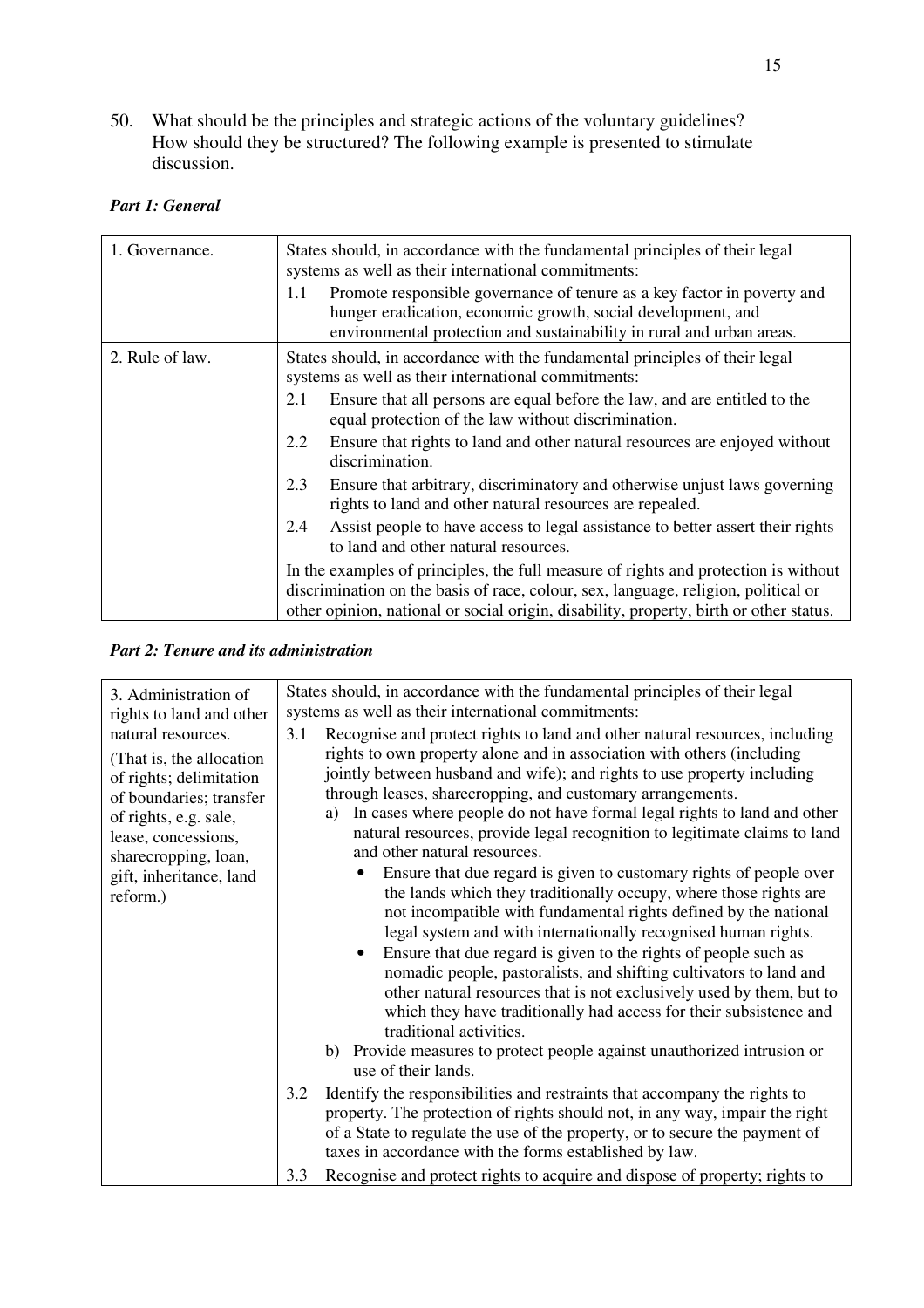|                                      |     | inherit property; and rights to mortgages and other forms of credit.<br>Regard as invalid any transfer that is made under duress, or which was                                                                                                                                                                                                                                                                                                                                                                                                                                                                                                                                                                                                                                                                                                                                                                                                                                                                                                                                                                                                                                                                                                                                                                                                                                                                                                                                                                                                                                                                                                                                                                               |
|--------------------------------------|-----|------------------------------------------------------------------------------------------------------------------------------------------------------------------------------------------------------------------------------------------------------------------------------------------------------------------------------------------------------------------------------------------------------------------------------------------------------------------------------------------------------------------------------------------------------------------------------------------------------------------------------------------------------------------------------------------------------------------------------------------------------------------------------------------------------------------------------------------------------------------------------------------------------------------------------------------------------------------------------------------------------------------------------------------------------------------------------------------------------------------------------------------------------------------------------------------------------------------------------------------------------------------------------------------------------------------------------------------------------------------------------------------------------------------------------------------------------------------------------------------------------------------------------------------------------------------------------------------------------------------------------------------------------------------------------------------------------------------------------|
|                                      |     | coerced or forced, either directly or indirectly, or which was carried                                                                                                                                                                                                                                                                                                                                                                                                                                                                                                                                                                                                                                                                                                                                                                                                                                                                                                                                                                                                                                                                                                                                                                                                                                                                                                                                                                                                                                                                                                                                                                                                                                                       |
|                                      |     | out contrary to international human rights standards.                                                                                                                                                                                                                                                                                                                                                                                                                                                                                                                                                                                                                                                                                                                                                                                                                                                                                                                                                                                                                                                                                                                                                                                                                                                                                                                                                                                                                                                                                                                                                                                                                                                                        |
|                                      |     | Promote leasing arrangements that are equitable and protect the                                                                                                                                                                                                                                                                                                                                                                                                                                                                                                                                                                                                                                                                                                                                                                                                                                                                                                                                                                                                                                                                                                                                                                                                                                                                                                                                                                                                                                                                                                                                                                                                                                                              |
|                                      |     | interests of owners and lessees.                                                                                                                                                                                                                                                                                                                                                                                                                                                                                                                                                                                                                                                                                                                                                                                                                                                                                                                                                                                                                                                                                                                                                                                                                                                                                                                                                                                                                                                                                                                                                                                                                                                                                             |
|                                      | 3.4 | Ensure that persons are not arbitrarily deprived of their rights to land and<br>other natural resources, and that any compulsory acquisition for public use,<br>public purpose or in the public interest is subject to the provision of<br>equitable compensation in money, in alternative land, or in other benefits,<br>and that it is in accordance with the forms established by law.<br>Ensure that persons possess a degree of tenure security which provides<br>a)<br>protection against forced eviction, regardless of the form of tenure<br>including ownership, lease, cooperative housing, emergency housing,<br>and informal settlements.<br>Ensure that development projects avoid evictions and involuntary<br>b)<br>resettlement where feasible, or minimize them, exploring all viable<br>project designs; and that if persons are forced to relocate, they have<br>been meaningfully consulted and give their free and informed consent.<br>Ensure displaced persons are assisted in efforts to improve their<br>livelihoods and standards of living, or at least restore them, by<br>providing appropriate land, housing, infrastructure and other<br>compensation.<br>Ensure that indigenous people are not removed from their lands<br>$\bullet$<br>unless as an exceptional measure. Where possible, indigenous<br>people who have been relocated shall have the right to return to<br>their traditional lands as soon as grounds for relocation cease to<br>exist.<br>c) Ensure that refugees and Internally Displaced Persons who are evicted<br>from their land because of violent conflicts have the right of restitution<br>of any property of which they were arbitrarily or unlawfully deprived, |
|                                      |     | or the right of compensation if the property is impossible to restore.                                                                                                                                                                                                                                                                                                                                                                                                                                                                                                                                                                                                                                                                                                                                                                                                                                                                                                                                                                                                                                                                                                                                                                                                                                                                                                                                                                                                                                                                                                                                                                                                                                                       |
|                                      | 3.5 | Ensure that persons who are displaced because of natural disasters and                                                                                                                                                                                                                                                                                                                                                                                                                                                                                                                                                                                                                                                                                                                                                                                                                                                                                                                                                                                                                                                                                                                                                                                                                                                                                                                                                                                                                                                                                                                                                                                                                                                       |
|                                      |     | climate change have the right of restitution to any property they were<br>forced to vacate. If the property is impossible to restore, assistance should<br>be given for them to resettle in other locations without jeopardizing the<br>rights to land and other natural resources of people who are already in<br>resettlement areas.                                                                                                                                                                                                                                                                                                                                                                                                                                                                                                                                                                                                                                                                                                                                                                                                                                                                                                                                                                                                                                                                                                                                                                                                                                                                                                                                                                                       |
|                                      | 3.6 | Ensure that the rights of people over land and other natural resources are<br>protected in situations where governments promote new investments (e.g.<br>biofuels, increased food production in response to high prices, etc).                                                                                                                                                                                                                                                                                                                                                                                                                                                                                                                                                                                                                                                                                                                                                                                                                                                                                                                                                                                                                                                                                                                                                                                                                                                                                                                                                                                                                                                                                               |
|                                      | 3.7 | Establish legal and other policy mechanisms that advance reforms to<br>enhance access to land and other natural resources for the poor.                                                                                                                                                                                                                                                                                                                                                                                                                                                                                                                                                                                                                                                                                                                                                                                                                                                                                                                                                                                                                                                                                                                                                                                                                                                                                                                                                                                                                                                                                                                                                                                      |
|                                      | 3.8 | Establish or strengthen appropriate systems to maintain up-to-date<br>registration or records of rights to property and the demarcation of land<br>parcels to ensure adequate security of tenure.                                                                                                                                                                                                                                                                                                                                                                                                                                                                                                                                                                                                                                                                                                                                                                                                                                                                                                                                                                                                                                                                                                                                                                                                                                                                                                                                                                                                                                                                                                                            |
|                                      |     | Ensure, where appropriate, that registration or recording systems<br>recognise rights of traditional and indigenous communities to common<br>property resources.                                                                                                                                                                                                                                                                                                                                                                                                                                                                                                                                                                                                                                                                                                                                                                                                                                                                                                                                                                                                                                                                                                                                                                                                                                                                                                                                                                                                                                                                                                                                                             |
| 4. Administration of                 |     | States should, in accordance with the fundamental principles of their legal                                                                                                                                                                                                                                                                                                                                                                                                                                                                                                                                                                                                                                                                                                                                                                                                                                                                                                                                                                                                                                                                                                                                                                                                                                                                                                                                                                                                                                                                                                                                                                                                                                                  |
| the regulated use of                 |     | systems as well as their international commitments:                                                                                                                                                                                                                                                                                                                                                                                                                                                                                                                                                                                                                                                                                                                                                                                                                                                                                                                                                                                                                                                                                                                                                                                                                                                                                                                                                                                                                                                                                                                                                                                                                                                                          |
| land and other natural<br>resources. | 4.1 | Ensure that the planning of the use of land and other natural resources is<br>participatory through integrated decision-making of all relevant                                                                                                                                                                                                                                                                                                                                                                                                                                                                                                                                                                                                                                                                                                                                                                                                                                                                                                                                                                                                                                                                                                                                                                                                                                                                                                                                                                                                                                                                                                                                                                               |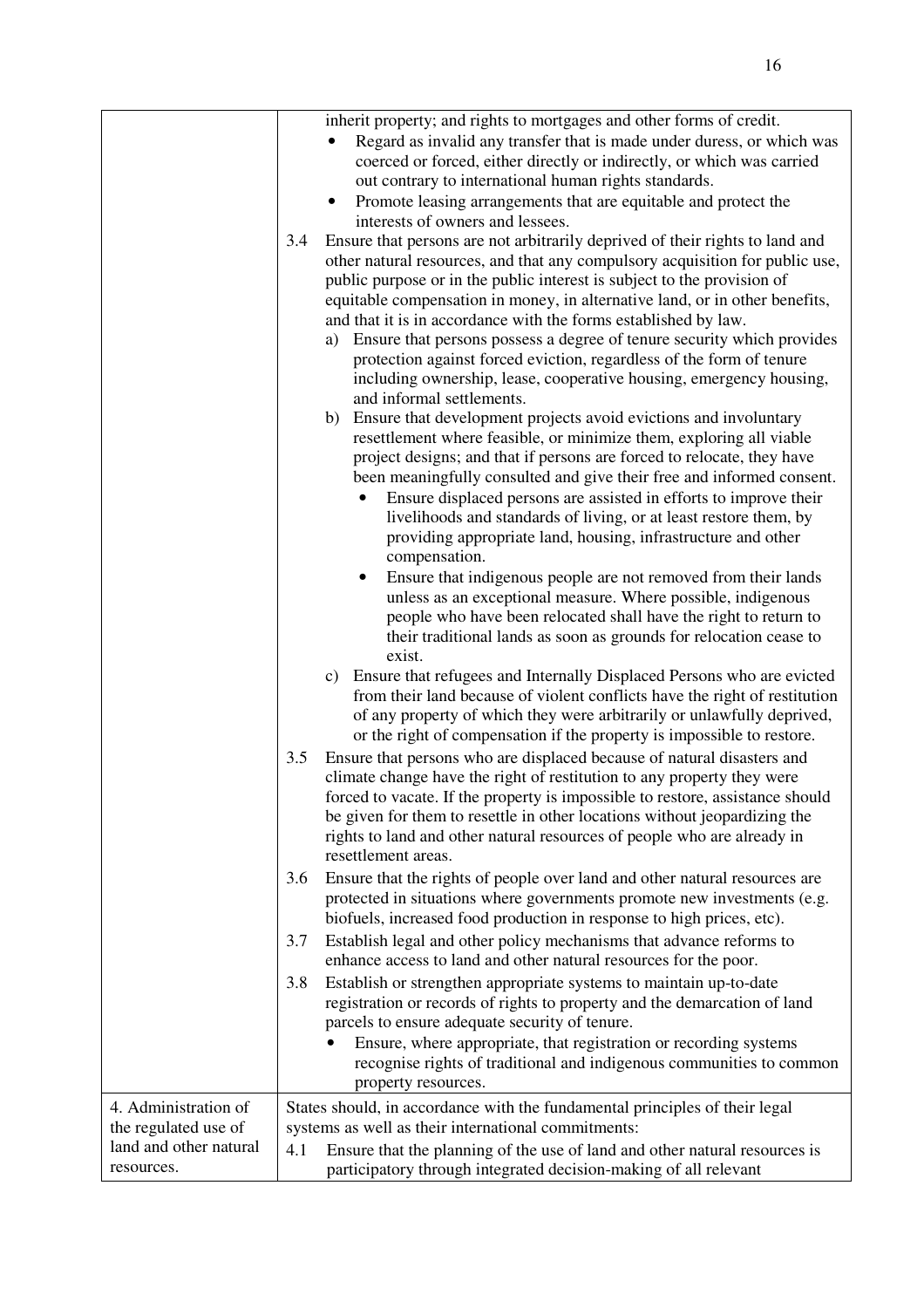| (That is, planning and  |     | stakeholders.                                                                                                                                         |
|-------------------------|-----|-------------------------------------------------------------------------------------------------------------------------------------------------------|
| enforcement of land     |     | Ensure that indigenous peoples have the right to decide their own                                                                                     |
| use regulations.)       |     | priorities for development as it affects their lands.                                                                                                 |
|                         | 4.2 | Ensure that the regulated land use is environmentally sustainable, and                                                                                |
|                         |     | conserves and protects the natural resources.                                                                                                         |
|                         | 4.3 | Ensure that social and cultural values are taken into consideration.                                                                                  |
| 5. Administration of    |     | States should, in accordance with the fundamental principles of their legal                                                                           |
| valuation and taxation. |     | systems as well as their international commitments:                                                                                                   |
| (That is, assessment of | 5.1 | Establish or strengthen systems and capacities for the valuation of rights to                                                                         |
| property values;        |     | property, including in relation to relevant international standards and                                                                               |
| gathering of revenues   |     | methodologies, and to transparency of market transaction data, as the basis,                                                                          |
| through property        |     | where appropriate, for valuation.                                                                                                                     |
| taxation.)              | 5.2 | Ensure that the assessment of property values for property taxation,                                                                                  |
|                         |     | compensation and other legally provided public purposes reflects<br>principles of transparency and of equitable outcome.                              |
|                         |     |                                                                                                                                                       |
|                         | 5.3 | Establish or promote appropriate public and/or private sector regulatory<br>frameworks to the adoption of appropriate standards in valuation practice |
|                         |     | in relation to property dealings, including in relation to mortgage security                                                                          |
|                         |     | and accounting purposes.                                                                                                                              |
|                         | 5.4 | Establish taxation systems that encourage investment in, and the                                                                                      |
|                         |     | sustainable management of, land and natural other resources.                                                                                          |
| 6. Administration of    |     | States should, in accordance with the fundamental principles of their legal                                                                           |
| public lands and other  |     | systems as well as their international commitments:                                                                                                   |
| natural resources.      | 6.1 | Establish an up-to-date inventory of public lands and other natural                                                                                   |
|                         |     | resources, including their locations, permissible uses, values, and the                                                                               |
|                         |     | agencies responsible for their administration.                                                                                                        |
|                         | 6.2 | Establish transparent criteria for identifying land and other natural                                                                                 |
|                         |     | resources that can be privatized, and establish transparent and equitable                                                                             |
|                         |     | procedures for the transfer of ownership of those resources.                                                                                          |
|                         | 6.3 | Establish transparent criteria for identifying land and other natural                                                                                 |
|                         |     | resources which should remain in public ownership but which can be used                                                                               |
|                         |     | by others through leases and other arrangements, and establish transparent                                                                            |
|                         |     | and equitable procedures to provide access to such lands.                                                                                             |
|                         | 6.4 | Recover public lands and other natural resources that have been illegally                                                                             |
|                         |     | appropriated or allocated.                                                                                                                            |

## *Part 3: Frameworks and processes*

| 7. Policy and legal<br>frameworks | States should, in accordance with the fundamental principles of their legal<br>systems as well as their international commitments:                                                                                                                                     |  |
|-----------------------------------|------------------------------------------------------------------------------------------------------------------------------------------------------------------------------------------------------------------------------------------------------------------------|--|
|                                   | Formulate, with broad stakeholder participation, clear and harmonized<br>7.1<br>policies that will provide the framework for the development of legislation<br>other tools required for their implementation.                                                          |  |
|                                   | Use the principles and strategic actions as a basis for developing and<br>7.2<br>implementing national and local legislation.                                                                                                                                          |  |
|                                   | Give due regard to customary laws where they are not incompatible with<br>7.3<br>fundamental rights defined by the national legal system and with<br>internationally recognised human rights.                                                                          |  |
|                                   | Periodically evaluate relevant legal instruments and related administrative<br>7.4<br>measures with a view to determining their appropriateness for responsible<br>governance and their adequacy for preventing corruption regarding tenure<br>and its administration. |  |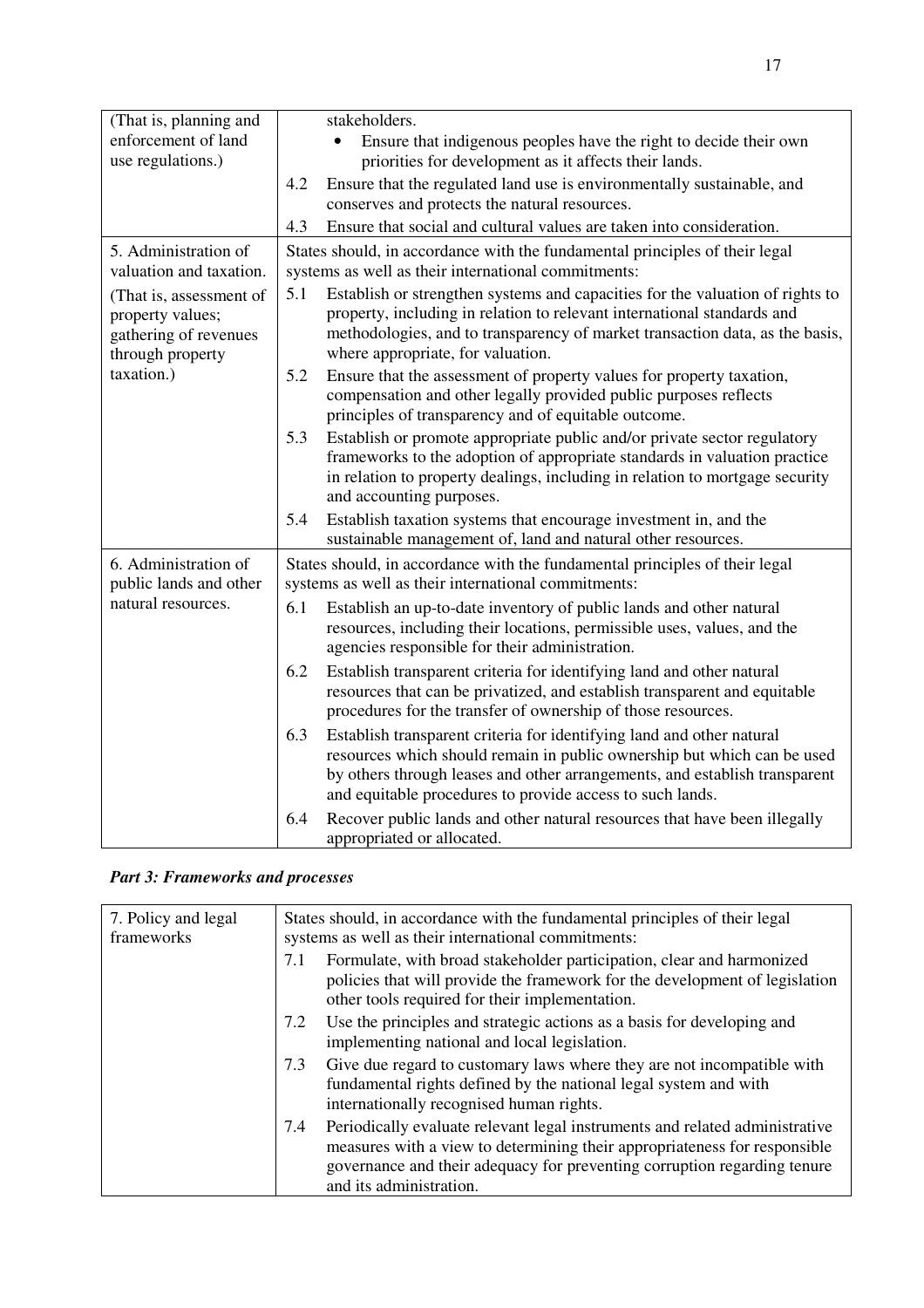| 8. Procedures and                                | States should, in accordance with the fundamental principles of their legal                                                                                                                                           |  |  |  |
|--------------------------------------------------|-----------------------------------------------------------------------------------------------------------------------------------------------------------------------------------------------------------------------|--|--|--|
| services                                         | systems as well as their international commitments:                                                                                                                                                                   |  |  |  |
|                                                  | 8.1<br>Take all appropriate administrative measures to support and facilitate<br>procedures and services.                                                                                                             |  |  |  |
|                                                  | 8.2<br>Ensure that all aspects of procedures and services are timely, accessible,<br>affordable, and are age and gender sensitive.                                                                                    |  |  |  |
|                                                  | Ensure that responsibility for procedures and services are assigned to the<br>8.3<br>lowest appropriate level of government, in order to be responsive to the<br>needs of citizens.                                   |  |  |  |
|                                                  | Establish guidelines that ensure the effectiveness of procedures and<br>8.4<br>services.                                                                                                                              |  |  |  |
|                                                  | 8.5<br>Ensure that centres and offices are located to facilitate access, and consider<br>establishing mobile units to ensure accessibility.                                                                           |  |  |  |
|                                                  | Ensure that forms are simple and easy to understand and use, and make<br>8.6<br>them available in relevant languages.                                                                                                 |  |  |  |
|                                                  | Ensure that persons needing special assistance, including illiterate and<br>8.7<br>disabled persons, are provided with appropriate assistance in order that<br>they are not denied access to the process.             |  |  |  |
|                                                  | Ensure that adequate legal aid is provided to those who require it, through<br>8.8<br>the use of governmental, civil society, or private sector services.                                                             |  |  |  |
| 9. Dispute<br>management and                     | States should, in accordance with the fundamental principles of their legal<br>systems as well as their international commitments:                                                                                    |  |  |  |
| resolution<br>(That is, the                      | 9.1<br>Ensure that courts, tribunals and other adjudication bodies are independent<br>and impartial.                                                                                                                  |  |  |  |
| adjudication of doubts<br>and disputes regarding | 9.2<br>Ensure that adjudication bodies provide adequate, effective and prompt<br>remedies accessible, in particular, to members of vulnerable groups.                                                                 |  |  |  |
| rights and parcel                                | 9.3<br>Ensure that adequate legal aid is provided.                                                                                                                                                                    |  |  |  |
| boundaries; land use<br>conflicts; and           | 9.4<br>Ensure that appropriate alternative or informal dispute resolution<br>procedures and mechanisms are available.                                                                                                 |  |  |  |
| valuation and taxation<br>disputes.)             | 9.5<br>Provide for appeals mechanisms.                                                                                                                                                                                |  |  |  |
|                                                  | 9.6<br>Ensure that due regard is given to customary institutions where they are<br>not incompatible with fundamental rights defined by the national legal<br>system and with internationally recognised human rights. |  |  |  |

## *Part 4: Stakeholders*

| 10. Public sector | States should, in accordance with the fundamental principles of their legal<br>systems as well as their international commitments:                                                                                     |  |  |
|-------------------|------------------------------------------------------------------------------------------------------------------------------------------------------------------------------------------------------------------------|--|--|
|                   | Ensure that relevant agencies should have adequate financial, human and<br>10.1<br>other resources to complete their work in a just and timely manner.                                                                 |  |  |
|                   | Ensure that relevant agencies are structured to provide for adequate<br>10.2<br>supervision, and adequate independence to manage their resources in order<br>to provide efficient services and attract suitable staff. |  |  |
|                   | Ensure that systems for the recruitment, retention, promotion and<br>10.3<br>retirement of staff of relevant agencies:                                                                                                 |  |  |
|                   | Employ principles of efficiency, transparency, and objective criteria<br>such as merit, equity and aptitude.                                                                                                           |  |  |
|                   | Promote adequate remuneration and equitable pay scales.                                                                                                                                                                |  |  |
|                   | Promote education and training programmes to enable the staff to<br>meet the correct, honest and proper performance of public functions.                                                                               |  |  |
|                   | Adopt standards of conduct for public officials of relevant agencies for the<br>10.4                                                                                                                                   |  |  |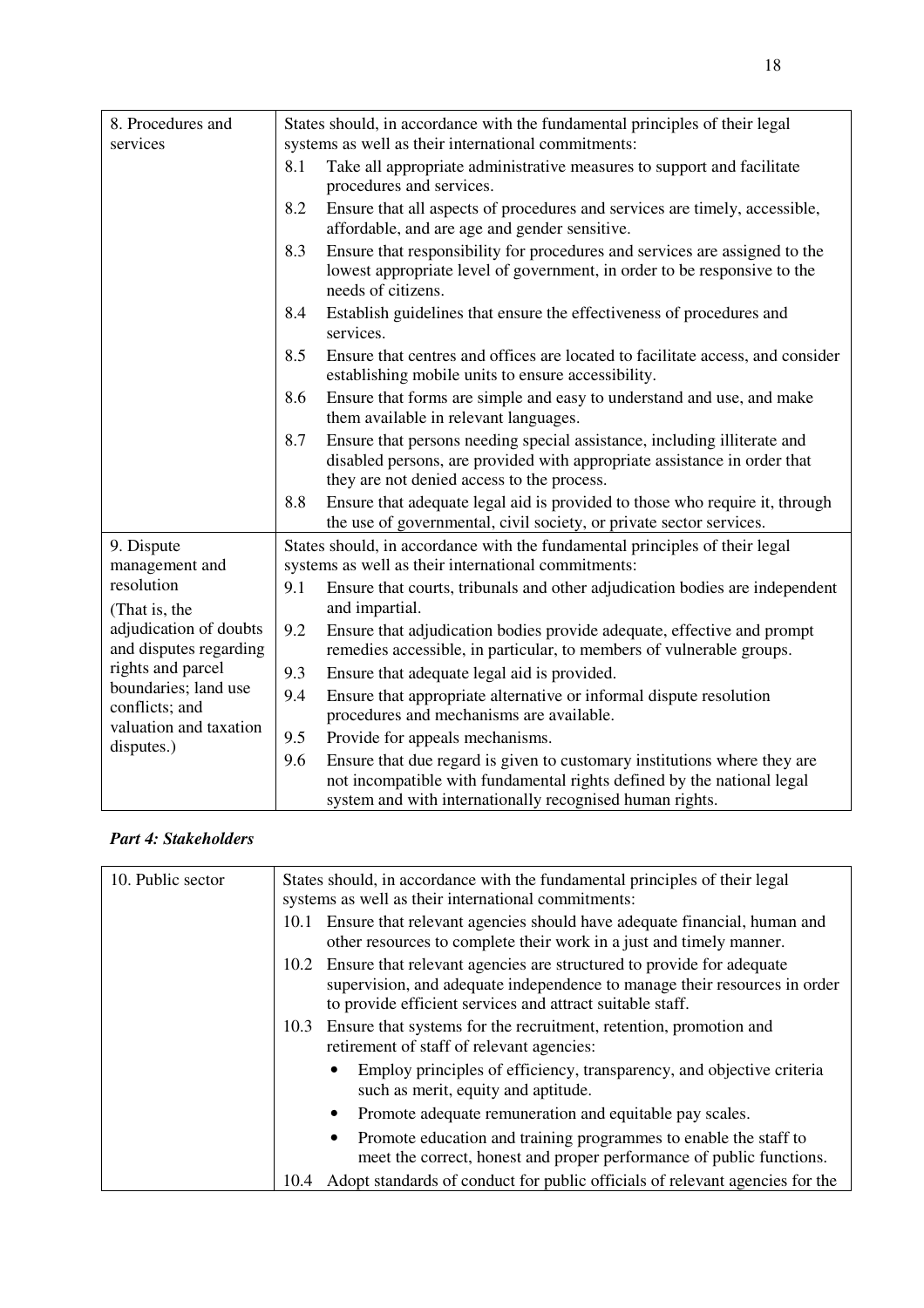|                    | correct, honest and proper performance of public functions, including<br>making criminal offences for illicit enrichment; acceptance of bribes; and<br>the embezzlement, misappropriation or other diversion of property.                                                                                                                                                                                                                                                    |  |
|--------------------|------------------------------------------------------------------------------------------------------------------------------------------------------------------------------------------------------------------------------------------------------------------------------------------------------------------------------------------------------------------------------------------------------------------------------------------------------------------------------|--|
|                    | Establish public procurement procedures for relevant agencies with<br>10.5<br>appropriate transparency, competition and objective criteria that are<br>effective in preventing corruption.                                                                                                                                                                                                                                                                                   |  |
|                    | Take measures to enhance transparency in the administration of relevant<br>10.6<br>agencies with regard to organization, functioning and decision-making<br>processes including: adopting procedures allowing the general public to<br>obtain information on the functioning of the agencies, with due regard for<br>the protection of privacy and personal data; and publishing information<br>including financial reporting and the risks of corruption in administration. |  |
|                    | Create the enabling conditions to encourage investment in land and other<br>10.7<br>natural resources in a sustainable manner.                                                                                                                                                                                                                                                                                                                                               |  |
|                    | Create the enabling environment for the private sector, including<br>10.8<br>opportunities to provide services, and sanctions in case of corruption.                                                                                                                                                                                                                                                                                                                         |  |
| 11. Private sector | Private sector should:                                                                                                                                                                                                                                                                                                                                                                                                                                                       |  |
|                    | Adopt standards of conduct for behaviour for the correct, honest and<br>11.1<br>proper performance of their duties.                                                                                                                                                                                                                                                                                                                                                          |  |
| 12. Civil society  | Civil society should:                                                                                                                                                                                                                                                                                                                                                                                                                                                        |  |
|                    | Participate in the implementation of the voluntary guidelines.<br>12.1                                                                                                                                                                                                                                                                                                                                                                                                       |  |
|                    | 12.2 Promote the contribution of the public to the decision-making processes.                                                                                                                                                                                                                                                                                                                                                                                                |  |
|                    | Promote and protect the freedom to seek, receive, publish and disseminate<br>12.3<br>information concerning responsible governance and corruption.                                                                                                                                                                                                                                                                                                                           |  |
| 13. Partnerships   | States, private sector and civil society should:                                                                                                                                                                                                                                                                                                                                                                                                                             |  |
|                    | Adopt measures to improve collaboration in order to strengthen<br>13.1<br>governance and eliminate corruption.                                                                                                                                                                                                                                                                                                                                                               |  |

## *Part 5: Enabling environment*

| 14. Capacity building              | International organizations and states should:                                                                                                                                          |
|------------------------------------|-----------------------------------------------------------------------------------------------------------------------------------------------------------------------------------------|
|                                    | 14.1 Take into account the capacities of developing countries to implement the<br>voluntary guidelines.                                                                                 |
|                                    | 14.2 Build capacity in relevant state institutions and other stakeholders in the<br>private sector and civil society to understand and fulfil their roles and<br>responsibilities.      |
|                                    | 14.3 Work for the adoption of measures to address needs, especially in areas of<br>financial and technical assistance.                                                                  |
| 15. Research,                      | States, private sector and civil society should:                                                                                                                                        |
| education and<br>awareness raising | 15.1 Engage in scientific research for the creation of new knowledge to support<br>the creation of improvements to policies, laws, guidelines and practices<br>that govern tenure.      |
|                                    | Collect traditional, local knowledge and use that knowledge in appropriate<br>15.2<br>aspects of the governance of tenure.                                                              |
|                                    | 15.3 Translate scientific, research and technical materials and make them<br>accessible at the appropriate technical level to public officials, the private<br>sector, and communities. |
|                                    | Support higher education at universities.<br>15.4                                                                                                                                       |
|                                    | 15.5 Ensure that the public has effective access to information.                                                                                                                        |
|                                    | Undertake public information activities that contribute to responsible<br>15.6<br>governance, including non-tolerance of corruption.                                                    |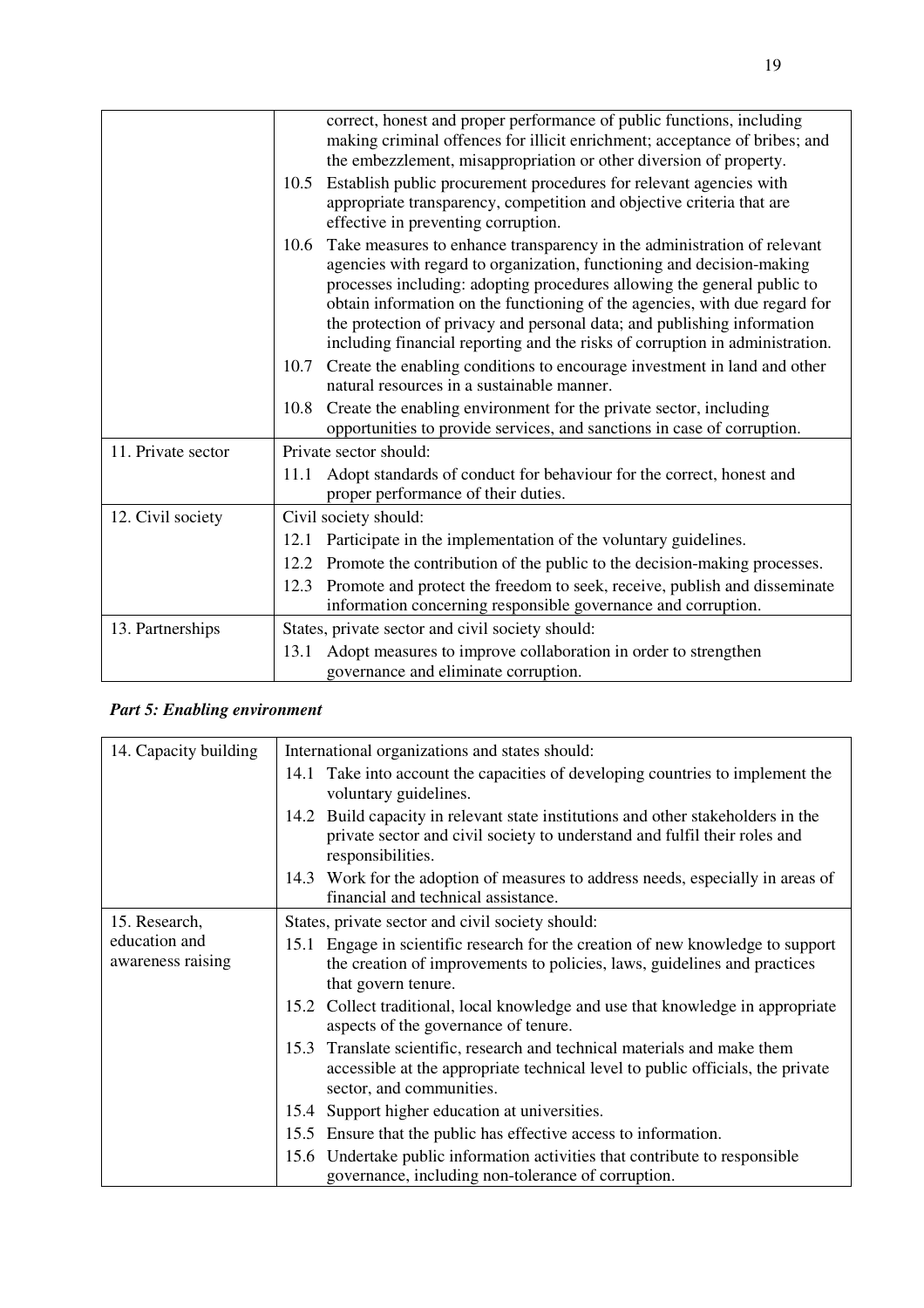|                    | 15.7 Develop mechanisms to enhance international cooperation in improving<br>governance of tenure.   |
|--------------------|------------------------------------------------------------------------------------------------------|
|                    | 15.8 Raise public awareness of the voluntary guidelines.                                             |
| 16. Observance and | States, private sector and civil society should:                                                     |
| monitoring         | 16.1 Establish mechanisms to monitor and evaluate the implementation of the<br>voluntary guidelines. |
|                    | 16.2 Establish mechanisms to monitor and evaluate improvements to the<br>governance of tenure.       |

- 51. The preparation and adoption of the voluntary guidelines will lay the foundation for further action: the value of the voluntary guidelines will be in their implementation. The experience with other voluntary guidelines suggests that assistance in implementation may be provided through the preparation of:
	- A strategy for implementation, including needs assessments, actions, actors, targets and indicators as defined by the stakeholders.
	- Supplementary guidelines, providing more technical details on specific aspects when necessary.
	- Training and advocacy materials, informing people of voluntary guidelines, and how they can be used.
	- Country action plans, etc, helping countries to implement voluntary guidelines.

## **8. How will the voluntary guidelines be prepared?**

## **Who will participate in the preparation of the voluntary guidelines?**

- 52. It is intended that the work on voluntary guidelines on governance of tenure will be done in full partnership with UN agencies, civil society, and individual countries including donor agencies. FAO will provide secretariat and technical support for the initiative. International organizations that have indicated an interest in participating include IFAD, UN-Habitat and the World Bank. Civil society organizations that have expressed an interest to be involved include IPC (International NGO/CSO Planning Committee for Food Security) and FIG (International Federation of Surveyors). Finland has indicated support for the initiative as has Germany's GTZ (Gesellschaft für Technische Zusammenarbeit).
- 53. Others are invited to participate. How can additional partners be identified and included in the process?

## **What is the process for preparing the voluntary guidelines?**

- 54. It is intended that the voluntary guidelines will be based on research and discussion at regional and global levels. The following process for preparing the voluntary guidelines is put forward for discussion:
	- a) Research for the voluntary guidelines:
		- Regional and thematic research background papers.
	- b) Multi-stakeholder discussion on the requirements for the voluntary guidelines:
		- Expert Group Meetings.
		- Regional workshops.